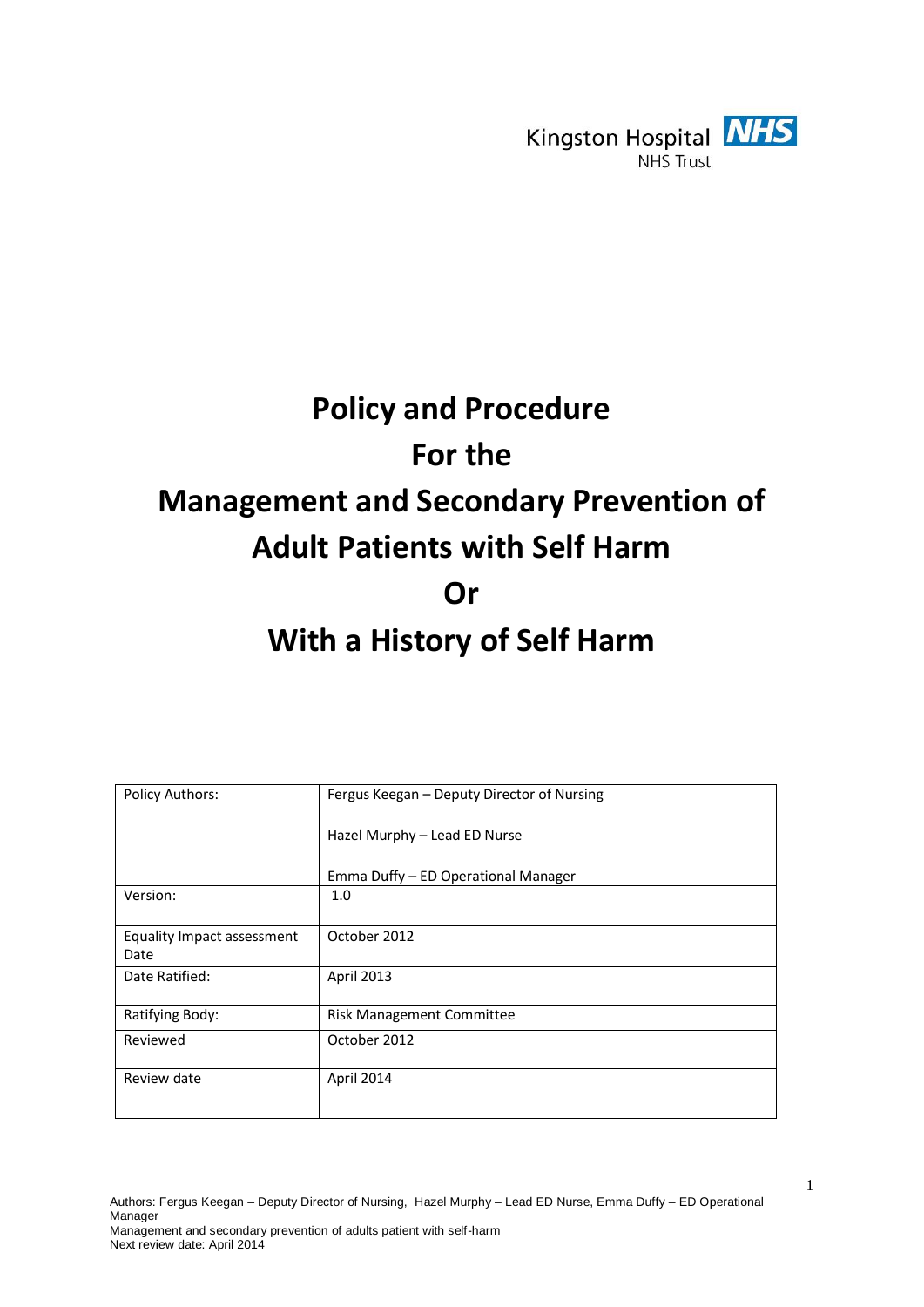### **Contents**

|            |                                                                 | Page |  |  |  |  |
|------------|-----------------------------------------------------------------|------|--|--|--|--|
|            | 1.0 Introduction                                                | 4    |  |  |  |  |
|            | 2.0 Objectives                                                  |      |  |  |  |  |
| 3.0 Scope  | 4                                                               |      |  |  |  |  |
|            | 4.0 Roles and responsibilities                                  |      |  |  |  |  |
|            | 5.0 Definitions                                                 | 4    |  |  |  |  |
|            | 6.0 Consent                                                     | 6    |  |  |  |  |
|            | 7.0 Aims of procedure                                           | 7    |  |  |  |  |
|            | 8.0 General principles of patient admission and risk assessment | 7    |  |  |  |  |
|            | 9.0 Admission roles                                             | 8    |  |  |  |  |
|            | <b>Emergency Department (ED)</b>                                | 8    |  |  |  |  |
|            | <b>Advanced Site Practitioners (ASP)</b>                        | 8    |  |  |  |  |
|            | Ward Staff (Nursing and Medical)                                | 9    |  |  |  |  |
|            | Liaison Psychiatric Team/ Duty Psychiatrist                     | 9    |  |  |  |  |
|            | 10.0 Transfer and Discharge                                     | 10   |  |  |  |  |
|            | Transfer between wards within Kingston Hospital                 | 10   |  |  |  |  |
|            | Transfer to a psychiatric unit                                  | 10   |  |  |  |  |
|            | Discharge                                                       | 10   |  |  |  |  |
|            | 11.0 Contact numbers                                            | 11   |  |  |  |  |
|            | 12.0 Implementation                                             | 11   |  |  |  |  |
|            | 13.0 Monitoring                                                 | 11   |  |  |  |  |
|            | 14.0 Associated documentation                                   | 11   |  |  |  |  |
|            | 15.0 References                                                 | 11   |  |  |  |  |
| Appendices |                                                                 |      |  |  |  |  |
| App.1      | Psychiatric Assessment Framework                                | 12   |  |  |  |  |
| App.2      | Risk and Supervision Chart                                      | 14   |  |  |  |  |
| App.3      | Deliberate Self Harm Observation Chart                          | 15   |  |  |  |  |
| App.4      | High Levels of Management                                       | 16   |  |  |  |  |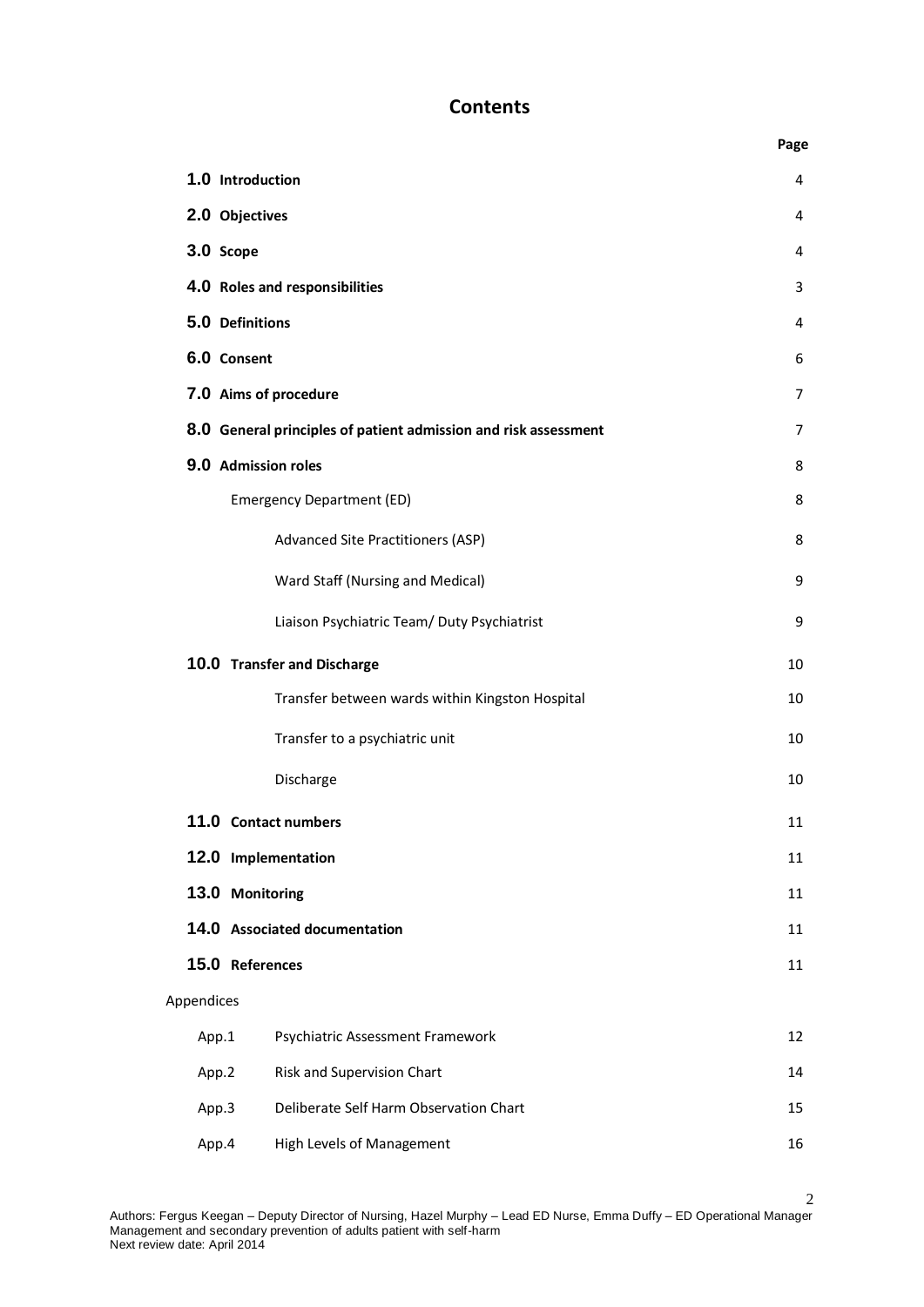| App.5  | Levels of Supervision                  | 17 |
|--------|----------------------------------------|----|
| App. 6 | Consultation process                   | 19 |
| App. 7 | Mental Capacity Act 2005 (MCA) summary | 20 |
| App. 8 | Level of Specialling – Risk Assessment | 21 |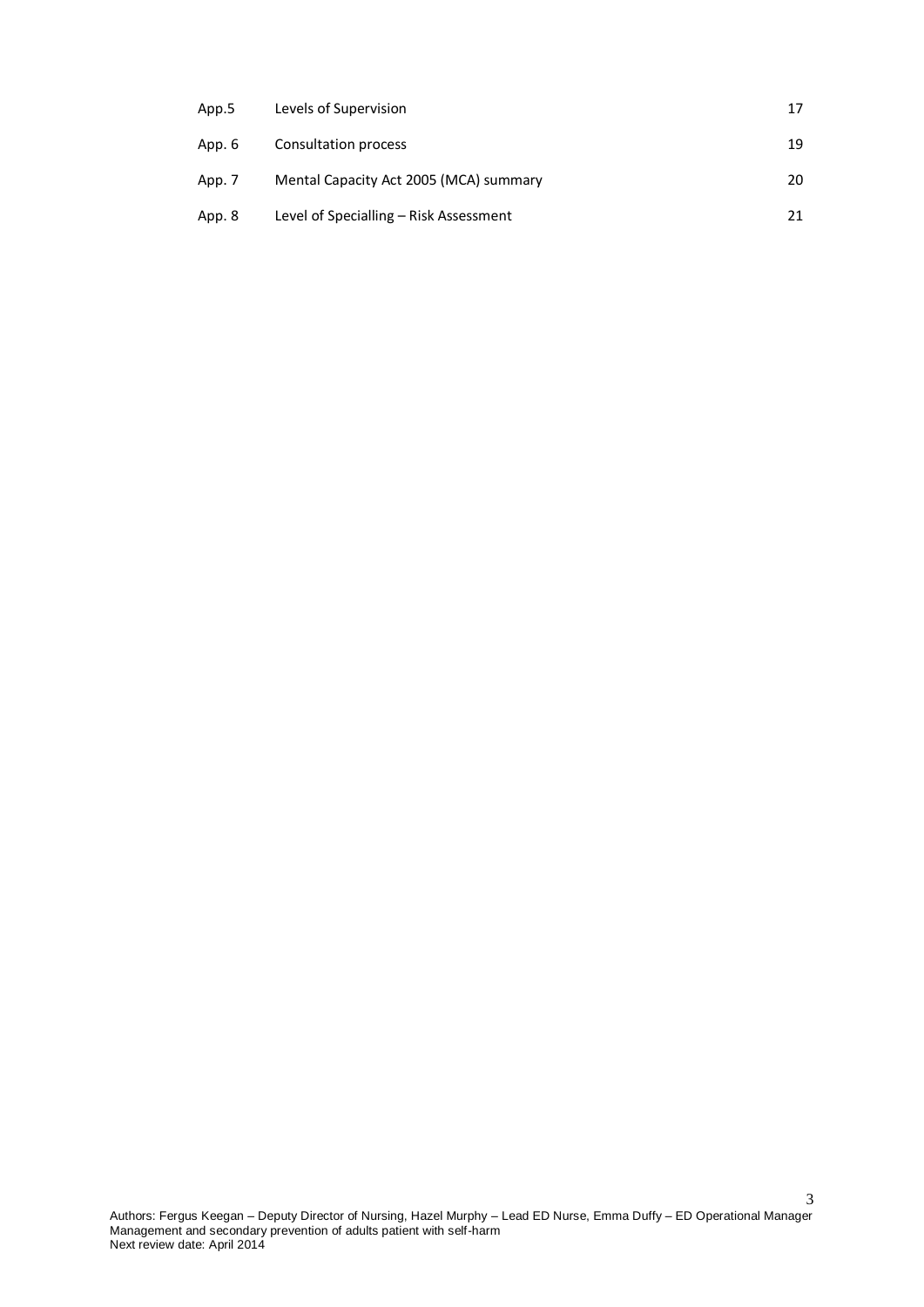#### **1. Introduction**

Kingston Hospital NHS Trust has a duty to ensure that as far as possible appropriate and reasonable safeguards are in place to protect patients who are at risk from Self Harm (SH) or have a previous history of SH. These guidelines have been produced in consultation with the Liaison Psychiatry Team and other allied health professionals (Appendix 6).

The policy relates directly to adult patients with SH or who have a history of SH who are admitted to Kingston Hospital for acute hospital care or who are discharged directly from the Emergency Department (ED).

#### **2. Objective**

This policy seeks to clarify how employees and the Trust respond to patients who are admitted following self-harm or who have a history of SH for whom the Trust has responsibility. The following procedure is to assist the organisation to respond in a co-ordinated uniform manner to ensure the safety of patients under our care.

This policy forms part of Kingston Hospital Trust's commitment to create a positive culture of respect for all individuals including staff, patients, their families and carers as well as community partners. The intention is to identify, remove or minimize discriminatory practice in the areas of race, disability, gender, sexual orientation, age and 'religion, belief, faith and spirituality' as well as to promote positive practice and value the diversity of all individuals and communities.

#### **3. Scope**

This procedure extends from the patient's presentation to the ED through to discharge. The procedure will apply without exception to all staff within the Trust who are involved in providing services to patients attending the ED and to inpatients.

#### **4. Roles and responsibilities** (also see Section 9 on Admission Roles)

Key personnel who have responsibility for implementing the "*Self-Harm Procedure"* are:

- ED Staff
- Medical Staff
- Nursing Staff
- **•** Liaison Psychiatry Team
- Duty Psychiatry
- Advanced Site Practitioners
- $\bullet$ Duty Manager
- Local managers  $\bullet$

The Health and Safety at Work Act 1974 (1) requires employers to provide a safe environment for employees and members of the public. Kingston NHS Trust will ensure that it provides a safe environment by having in place a procedure to deal with the management of patients admitted following self-harm or with a history of SH.

Under Common Law there are occasions when treatment can be given in the absence of consent:

The treatment must be immediately necessary to save life.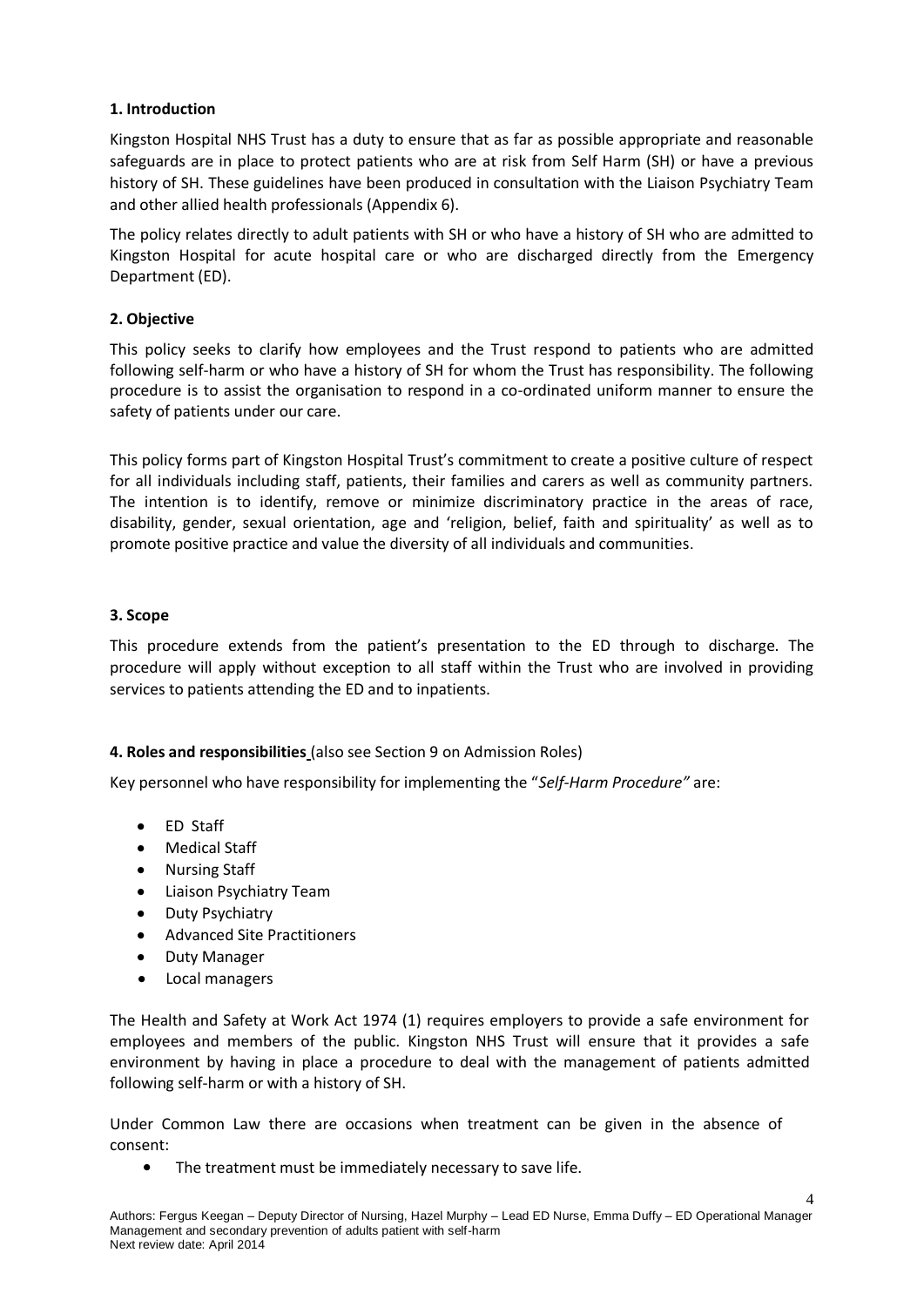- The treatment must be immediately necessary to prevent harm to others.
- The treatment must be immediately necessary to prevent a serious deterioration.
- Intervention must be the minimum necessary

These principles can be applied when the need to detain or constrain a SH patient arises**.**

#### **5. Definitions**

#### **Self-Harm**

This policy uses the definition of self-harm as "self-poisoning or self-injury, irrespective of the apparent purpose of the act". (2)

#### **Para suicide**

"An act with non-fatal outcome, in which the individual deliberately initiates a non-habitual behaviour that, without intervention from others, will cause self-harm or deliberately ingests a substance in excess of the prescribed or generally recognised therapeutic dosage, and which is aimed at realizing changes which the subject desired via the actual or expected physical consequences. (3)

It has been generally accepted that the words "deliberate" or "intentional" to pre-fix self-harm and "commit" to pre-fix suicide have a negative effect and are not acceptable to service users.(2)

It needs to be recognised that self-harm and Para-suicide is an issue that needs to be considered by the whole of the healthcare community in both primary and secondary care: It is not an issue solely for specialist mental health services.

#### **Mental Capacity**

Mental capacity is the ability of a person to make decisions for himself/herself. This means that the person is able to:

- $\div$  Understand information given to him/her about particular issues:
- $\cdot \cdot$  Retain that information long enough to be able to make a decision;
- $\triangleq$  Weigh up the information available to make a decision;
- $\cdot$  Communicate that decision. This could be by any possible means, such as talking, writing, using sign language or even simple muscle movement such as blinking an eye or squeezing a hand

The concept of mental capacity is central to determining whether treatment and care can be given to a person who refuses it. The test requires that the person has received sufficient information about the seriousness and nature of the problems associated with the episode of self-harm in a form that he/she could be expected to understand. A person may be mentally incapable of making the decision in question because of either long-term mental disability or because of temporary factors such as unconsciousness, confusion or the effects of fatigue, shock, pain, anxiety, anger, alcohol or drugs. If a person is mentally capable of making the decision, then his or her decision must be respected; even if a refusal may risk permanent injury or death to that person.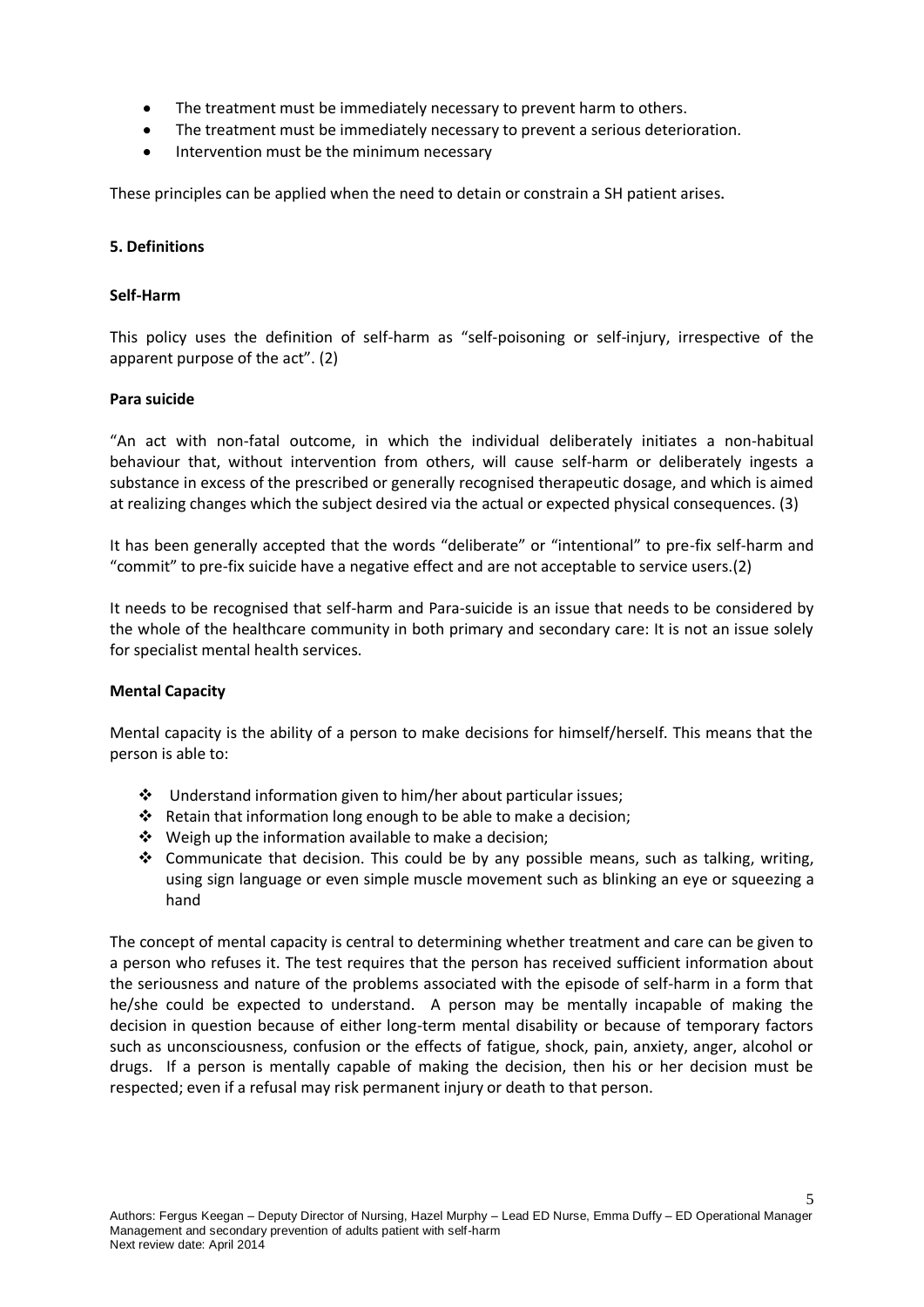#### **Moderate supervision**

Moderate supervision is where a patient is placed in an area that is consistently visible to nursing staff. Further details of levels of supervision see Appendix 4 and 5.

#### **6. Consent**

Staff often face difficult decisions about whether they should intervene to provide treatment and care to a person who has self-harmed and then refuses help. For any concerns around consent issues, the Trust's Consent Policy should be followed.

All staff who have contact, in the emergency situation, with people who have self-harmed should have an understanding of the principles of the Mental Capacity Act 2005, and to make decisions about when treatment and care can be given without consent. Triage nurses and emergency department medical staff should assess and document mental capacity as part of routine assessment of people who have self-harmed. Staff should endeavor to obtain relevant information from key people in order to inform that decision, and normally any treatment decisions are made in consultation with other HCP's. Mental capacity should be assumed unless there is evidence to the contrary. Staff should give full information and make all efforts necessary to ensure that someone who has self-harmed can give, and has the opportunity to give, meaningful and informed consent. If a person is assessed as being mentally incapable, staff have a responsibility, under the Mental Capacity Act (2005) (3) to act in that person's best interest. This can include giving treatment against the person's wishes. If, the patient does not have capacity, compulsory treatment can include medical and surgical treatment for the physical consequences of self-poisoning or self-injury if the self-poisoning or self-injury can be categorised as either the consequence of, or a symptom of, a patient's mental disorder. Such a diagnosis would require verification by the psychiatric liaison practitioners, and in such circumstances, security staff are able to restrain the patient if required according to the Trust's Restraint Policy, as instructed by clinical / psychiatry staff.

Consideration needs to be given as to whether the patient needs to be assessed for eligibility under the Mental Health Act (1983) for treatment of their presenting mental health needs in hospital. When an individual is admitted to hospital under compulsion, for treatment of a mental disorder, it is commonly known as "being sectioned".

In order to be detained under the Mental Health Act three people must agree that an individual requires this intervention (there are exceptions in urgent situations). The three people would usually consist of an Approved Mental Health Professional (AMHP) or nearest relative as specified by the Act, a doctor with specialist training, and a registered medical practitioner. If possible, one of the doctors should already know the individual. The two doctors must agree that the individual has a mental disorder of a nature or degree which warrants detention in a hospital for assessment or treatment and that this is in the interests of the individual's own health, their own safety or with a view to the protection of other people. (Mental Capacity Act 2005 Deprivation of Liberty Safeguards (3) (see Deprivation of Liberty code, forms and leaflet on DATIX).

There may be rare occasions where an individual;

- 1) Lacks the mental capacity to consent to treatment
- 2) is assessed as not eligible for treatment under the Mental Health Act
- 3) Is in hospital but demonstrating a wish to leave

In such circumstances use of the Mental Capacity Act Deprivation of Liberty safeguards must be considered. In exceptional circumstances some people who lack the mental capacity to consent to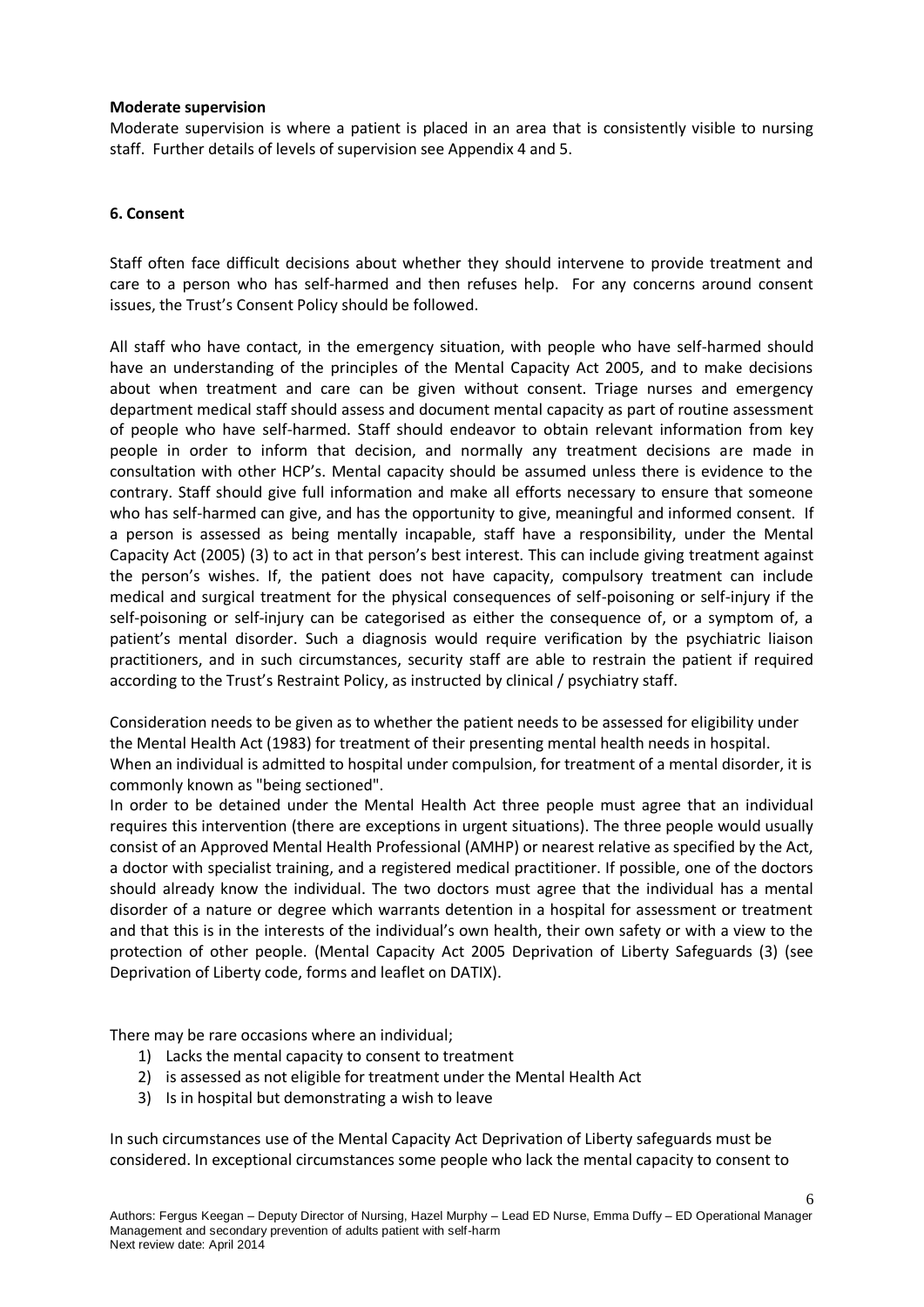treatment may require carers to restrict their freedom of movement in hospital in order to provide care or treatment which, if they were not detained, would place them at risk of significant harm. It should be borne in mind that the Deprivation of Liberty Safeguards authorisations are not designed for short term admissions. For this reason they may not be appropriate for admissions around selfharm issues. Any concerns regarding the application of the Mental Capacity Act Deprivation of Liberty safeguards should be discussed with the Kingston Hospital lead for the Mental Capacity Act \* or the Royal Borough of Kingston Adult Safeguarding & Mental Capacity Act Team during office hours (Tel: 020 8547 4735, email [adult.safeguarding@rbk.kingston.gov.uk,](mailto:adult.safeguarding@rbk.kingston.gov.uk) fax 020 8547 6142)'.

#### **7. Aims of procedure**

Following presentation of Self Harm or with a history of Self Harm, in ED, all patients when medically fit will be assessed to ascertain the risk of further suicide attempts within the framework of a full psychiatric assessment:

- $\bullet$ To ensure Trust staff liaise with the Liaison Psychiatry Team and that a psychiatric assessment is completed according to clinical need.
- To facilitate effective communication between the Emergency Department, admitting ward, Liaison Psychiatry Team and any significant others, specifically with regard to the assessment of risk and recommended level of supervision/ observation required.
- To provide an appropriate level of observation and support for each patient.
- To clarify roles and responsibilities within the management process

#### **8. General Principles of Patient Admission and Risk Assessment**

- Where the patient is medically fit, but showing signs of increased anxiety, the doctor in charge of the patient will be informed by nursing staff. The doctor must review the patient as soon as possible to assess the need for immediate psychiatric assessment.
- Where the patient is medically **unfit,** staff should assume that the patient is a *moderate risk* where *moderate supervision* is required until the patient is stable enough to be assessed by the Liaison Psychiatry Team / duty psychiatrist.
- Patients admitted with SH will not be permitted to leave the ward or department prior to the psychiatric assessment, unless they are accompanied by a member of staff. The nurse in charge must always be informed of the patient's whereabouts. The security team may assist with ensuring the patient remains in the department.
- All SH patients, prior to psychiatric assessment must be supervised if they go into bathrooms etc. in wards /departments. This means that doors should not be locked and there should be an awareness of the activities of the patient.
- The admitting ED nurse will ensure that he/she has recorded the patient's demographic details correctly, including a description of the patient. This is important if the patient absconds from the ward / department.
- A SH observation chart (appendix 3) will be commenced by the admitting ED / ward nurse for all SH patients, and any actions undertaken carefully documented.
- All information received about the patient must be recorded in the patient records and communicated to the multi-disciplinary team caring for the patient.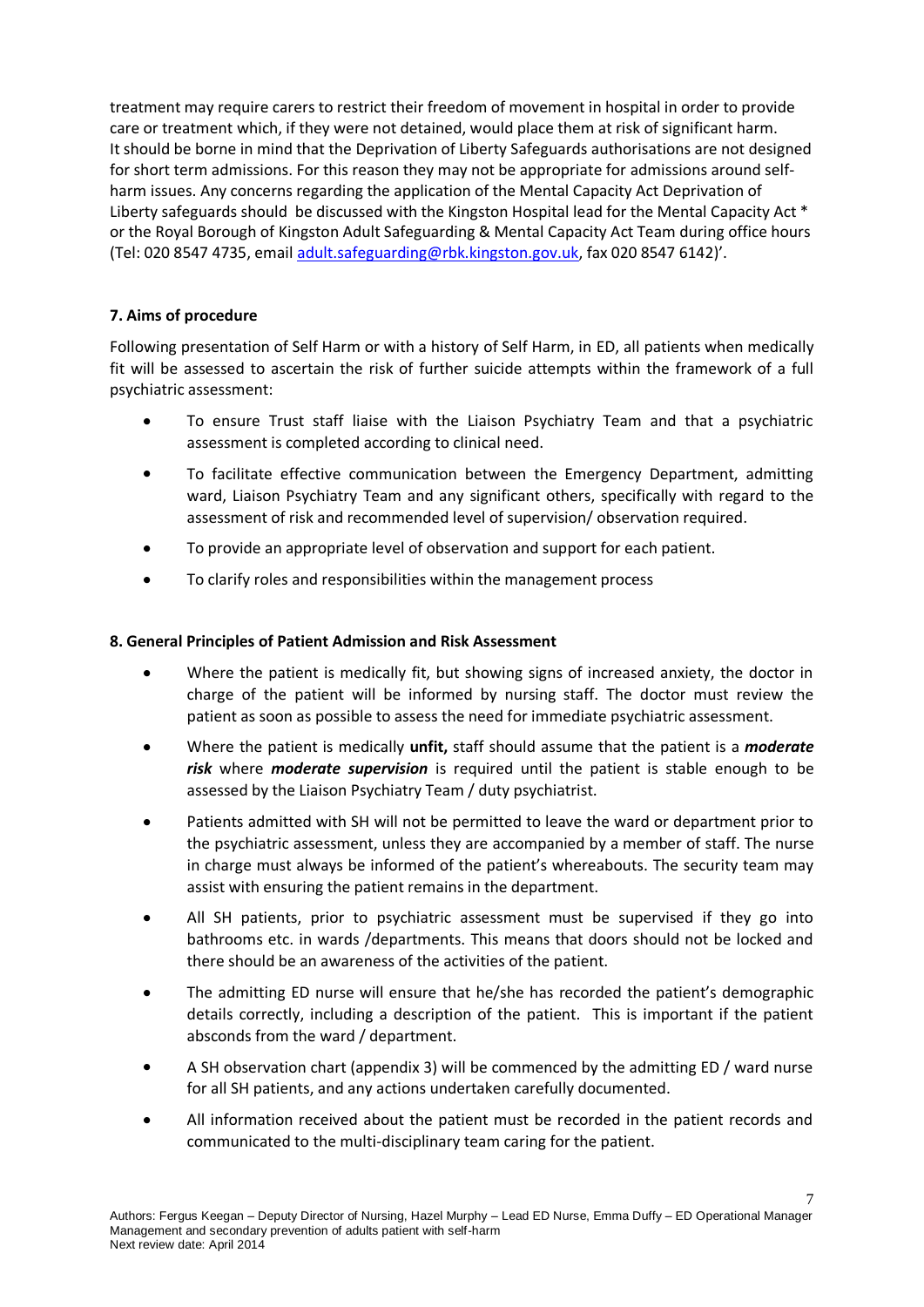- Relatives may have information which is relevant to the patient's psychiatric wellbeing. Medical, psychiatric and nursing staff must maintain channels of communication with relatives whilst maintaining patient confidentiality.
- All SH patients deemed medically fit for discharge must be seen or discussed with Liaison Psychiatric Team or duty psychiatrist and discharged from their care prior to the patient's discharge from hospital.

#### **9. Admission Roles**

#### **Emergency Department**

The majority of patients who have attempted suicide or self-harm will present via ED. Most of these patients will be triaged by a nurse initially; patients presenting with major illness by the Dr in the Emergency Department. If the patient is medically fit enough to respond to the casualty officer's questions, the SH assessment framework (appendix 1) will form the basis of assessment of the patient. Completion and submission of the assessment needs to be made within the patient record.

If a SH or suspected SH or a patient with a relevant history of SH (e.g. overdose), the patient is to be admitted to hospital the ED nurse must inform the ASP as part of the admission process.

ED Staff or the admitting Medical team, as deemed appropriate, are required to forward details of the patient's admission to the Liaison Psychiatry Team.

Where the patient is medically unfit and no psychiatric assessment has been completed; staff should assume that the patient is a *moderate risk* requiring **moderate supervision** until assessed by the Liaison Psychiatry Team or duty psychiatrist, available on bleep 509

#### **Advanced Site Practitioners (ASP)**

The individual who organises the bed will need to be informed in order that an appropriate location is identified for the SH patient. They must consider the following criteria:

- All patients presenting with SH, assessed as *moderate risk* will require a bed within  $\bullet$ easy view of the nursing staff, this will be discussed with the ward staff.
- SH patients will *not* be placed in side rooms/ cubicles until the patient has been assessed by the Liaison Psychiatry Team / duty psychiatrist.
- Any SH patient or inpatient showing signs of acute anxiety, having been assessed as *high risk* must be placed within the Acute Assessment Unit as soon as the next bed becomes available.
- Staffing levels must be sufficient to support observation of the patient See "level of Specialling" Risk Assessment Form, Appendix 8
- All patients who require admission due to being medically unfit must be admitted to AAU.

#### **Ward Staff (Nursing and Medical)**

It is the responsibility of the clinical team to promote the safety of the patient and others. This involves monitoring the patient's activities, promoting patient engagement in activities, communication and the maintenance of accurate records. Whilst under different levels of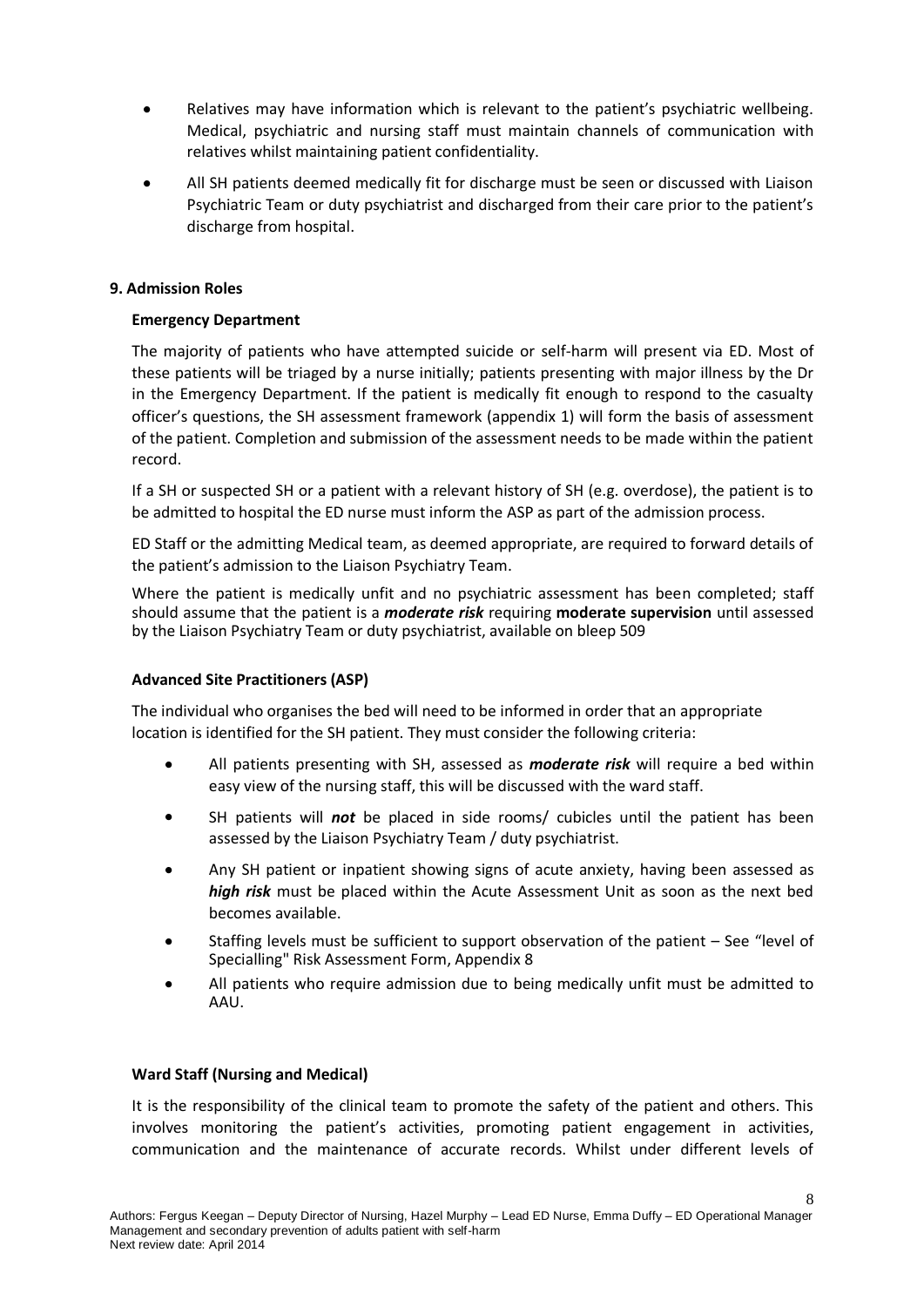supervision (appendix 2), attempts should be made to engage the patient's and relatives' cooperation and involvement in the supervision process.

During supervision and observation, medical and nursing staff will note any of the following factors as they may indicate that the patient might attempt a further self-harming act whilst an inpatient.

- Previous psychiatric history including previous suicide attempts.
- The patient does not comply with prescribed medical treatments.
- Continued signs of the patient wanting to self-harm.
- Patient demonstrates agitation and marked changes in behaviour.
- The patient is very quiet and withdrawn.  $\bullet$
- Patient expresses a wish to self-discharge.
- Refusal of treatment and intent to leave the ward  $\bullet$

If, following nursing and /or medical assessment the patient gives cause for concern, the nurse or doctor must contact the Liaison Psychiatry Team/duty psychiatrist for urgent patient review. If the patient is attempting or, is discovered to have left the ward area, the Duty Manager and Security staff must be called. (Refer to Missing Patient's Policy)

Once the patient is deemed to be medically fit for discharge, the patient's doctor must make the referral to the Liaison Psychiatry Team who will then go on to discharge the patient.

**NB. Responsibilities in supporting the SH patient for both the ward nurse and the designated** Registered Nurse (Mental health) **if indicated through the risk assessment are outlined within appendices 4 & 5.**

#### **General Note:**

**In the case of a general inpatient, being treated for a medical/ surgical condition: and where the Patient shows signs of a psychiatric emergency, the nurse in charge will contact the Liaison Psychiatry Team or duty psychiatrist. (Contactable via switchboard) for advise and assessment**.

#### **Liaison Psychiatric Team/ Duty Psychiatrist**

All medically admitted SH patients will be assessed by either the Liaison Psychiatry Team or the psychiatrist. This will take place at the first available opportunity when the patient is medically fit for discharge (usually within 24 hours). In the case as noted previously, where a patient shows signs of a psychiatric change/ deterioration, the Liaison Psychiatry Team will respond immediately.

- The Liaison Psychiatric Team/ Duty Psychiatrist will include the observations and findings of ward staff and the medical team caring for the patient within the assessment process. The assessment will be documented formally within the patient records, available on the "rio" system, and discussed with key nursing and medical staff. The Liaison Psychiatric Team should be able to decide the **levels of support** and supervision.
- When the patient requires HIGH or MODERATE supervision, the Liaison Psychiatry Team are available upon request to reassess the patient should their condition or suspected level of risk alter.

 $\mathbf Q$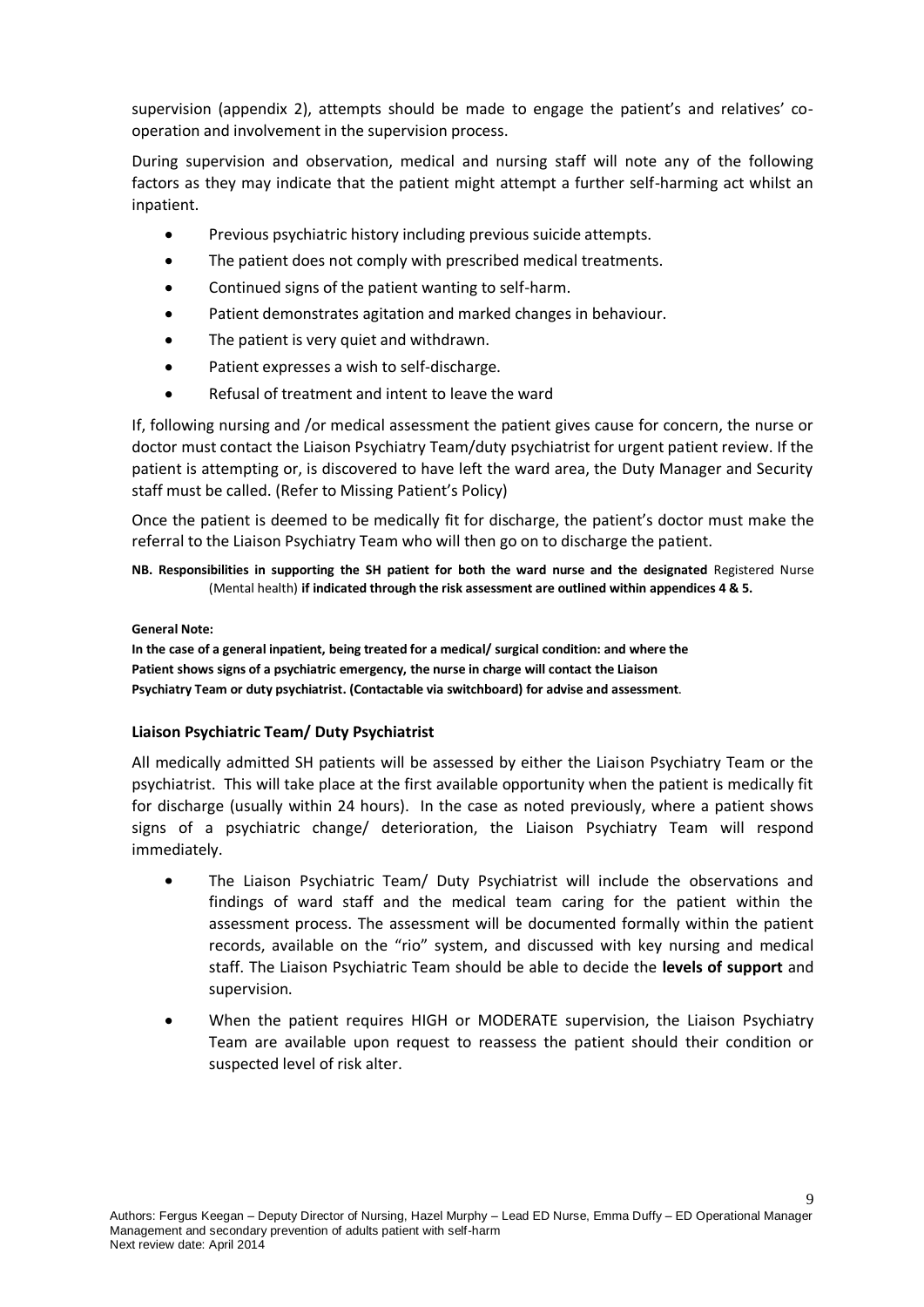#### **10. Transfer and Discharge**

Patients who self-harm may be transferred within the hospital during the same episode of care depending on clinical need.

#### **Transfer between wards within Kingston Hospital.**

Where it is necessary to transfer the patient to a different ward the following procedures must be applied:

- The nurse in charge of the ward from which the patient is being transferred must inform the ASP in order to identify an appropriate placement.
- The transferring ward nurse must contact the receiving ward, relevant medical staff  $\bullet$ including the Liaison Psychiatry Team /duty psychiatrist at the earliest point after the decision has been made.
- The handover of patient details must include:
	- The level of supervision required, as per appendix 2.
	- Completed observation chart (appendix 3).
	- the psychological and emotional condition of the patient
	- Any future plans regarding the inpatient episode.

Prior to actual transfer nursing and medical notes will be updated. The transfer must be discussed with the patient to avoid causing additional distress.

#### **Transfer to a Psychiatric Unit**

It is the responsibility of the Specialist Registrar to confirm that the patient is medically fit prior to transfer to a Psychiatric Unit whether the transfer is informal or the patient has been sectioned under the Mental Health Act. This must be documented in the patient's records. All handover requirements outlined above must be adhered to. The Liaison Psychiatric Team will initiate and arrange the bed with the Duty Manager/ Bed Manager of the receiving hospital. Patients who are detained under a section of the Mental Health Act will normally be discharged to a psychiatric facility. The Duty Manager must be contacted to organise transfer of the section (Form H4) to the Mental Health facility. All original section papers must accompany the patient on transfer.

#### **Transport**

Voluntary patients requiring transfer to a psychiatric facility must travel with a 2 man crew following a telephone handover and a qualified nurse escort. Please refer to patient transfer policy.

#### **Discharge**

Patients who are deemed medically fit must be seen by the Liaison Psychiatry Team prior to discharge home.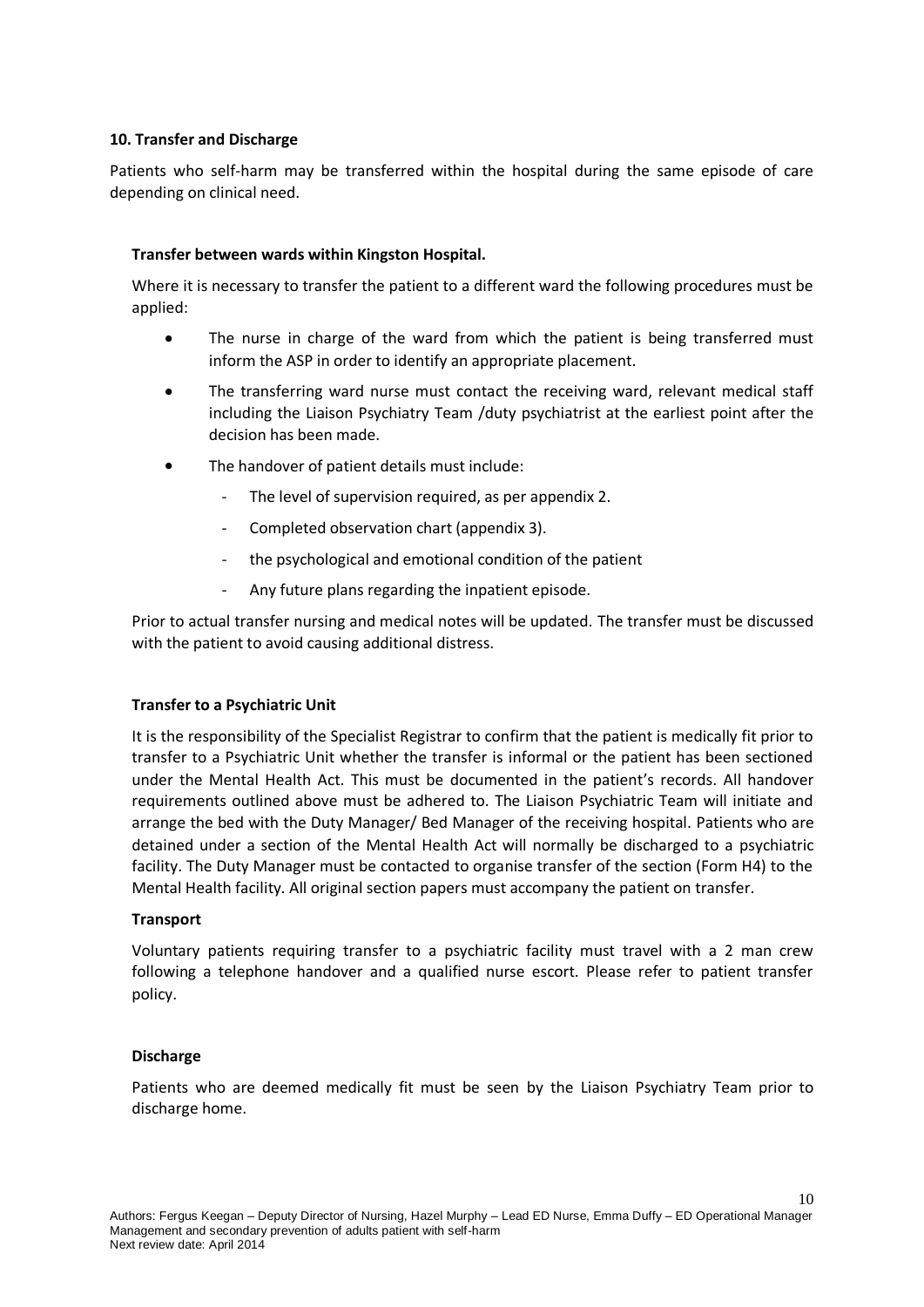#### **11. Contact Numbers**

| <b>Liaison Psychiatry Team &amp; Duty Psychiatrist</b> | Bleep 509               |                |
|--------------------------------------------------------|-------------------------|----------------|
| <b>Advanced Site Practitioners</b>                     | Bleep 504               | 24 hours a day |
| <b>Security</b>                                        | Bleep 111               | 24 hours a day |
| Kingston Hospital lead for the Mental Capacity Act     | Sarah Loades via Switch |                |

#### **12. Implementation**

This policy will be disseminated to all staff who are likely to come into contact with patients who may have self-harmed, and it will be available on Datix.

#### **13. Monitoring**

| <b>Element to be</b><br>monitored                    | Lead                    | Tool                        | Frequency            | Reporting<br>arrangements                                  | Acting on<br>recommendations<br>and lead                              | Changes in practice and lessons<br>shared                                                                                                                                                                                                                         |
|------------------------------------------------------|-------------------------|-----------------------------|----------------------|------------------------------------------------------------|-----------------------------------------------------------------------|-------------------------------------------------------------------------------------------------------------------------------------------------------------------------------------------------------------------------------------------------------------------|
| In line with<br>Policy<br>objectives in<br>Section 2 | Consultant<br><b>ED</b> | Audit tool to<br>be devised | At least 3<br>yearly | ED audit<br>meeting<br>Safeguarding<br><b>Adults Group</b> | Consultant ED in<br>consultation with<br>Safeguarding Adults<br>Group | Required changes to practice will be<br>identified and actioned within a<br>specified timeframe. A lead<br>member of the team will be<br>identified to take each change<br>forward where appropriate. Lessons<br>will be shared with all relevant<br>stakeholders |

#### **14. Associated Documentation**

Kingston Hospital NHS Trust 'Consent Policy' Kingston Hospital NHS Trust "Missing Patient Guidelines" Kingston Hospital NHS Trust 'Missing Person's Policy' Kingston Hospital NHS Trust 'Paediatric Self Harm Policy and Guidelines' Kingston Hospital NHS Trust 'Restraint' Policy Kingston Hospital NHS Trust "Policy and Procedure for Patient Transfer"

#### **15. References**

- 1. Health and Safety at Work Act 1974
- 2. NICE Clinical Guideline 16 'Self Harm'
- 3. Mental Capacity Act 2005 Deprivation of Liberty Safeguards.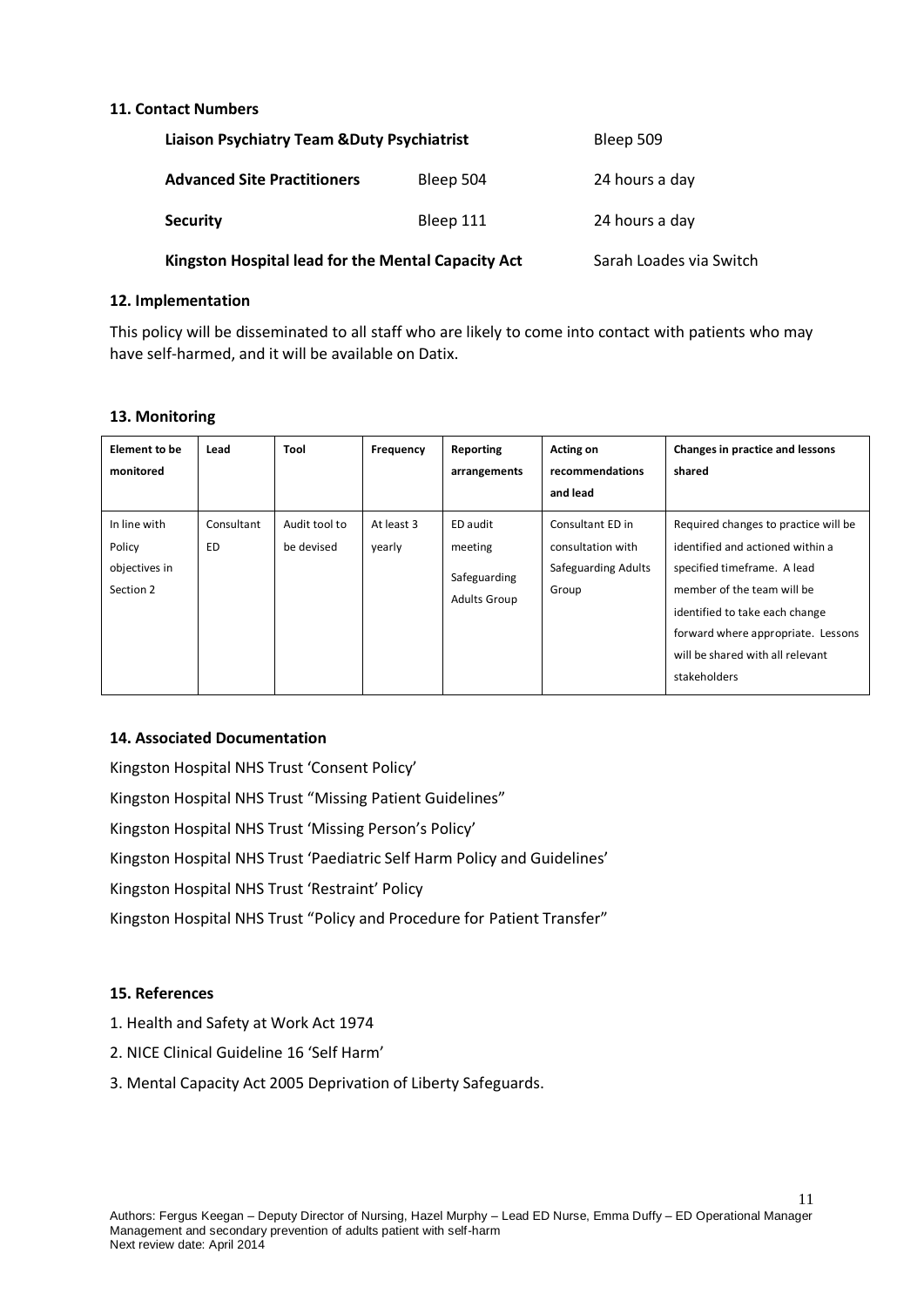#### **PSYCHIATRIC ASSESSMENT OF SH PATIENTS**

This assessment framework is to support the psychiatric assessment of patients who present at Kingston Hospital following an act of self-harm or with a history of SH. The assessment can be applied by the general clinician, if the patient is medically fit, the Liaison Psychiatry Team or the on call psychiatrist.

### **A. HISTORY**

#### **1. Brief history of the Self Harm event**

- a. What were the precipitating events?
- b. What were the motives of the act?
- c. What were the circumstances of the act?
- d. Were any precautions taken against discovery?
- e. Were there any preparatory acts?
- f. How violent was the method?
- g. How lethal (potentially) were the drugs or poison used?
- h. Have there been symptoms of depression preceding the act?
- i. Is there any sign of use or abuse of alcohol?

#### **2. GENERAL PSYCHIATRIC and MEDICAL HISTORY**

- a. Have there been any previous acts of SH?
- b. What was the nature of any previous psychiatric disorder, and how was it treated?
- c. Is there a family history of depression or other psychiatric disorder?
- d. Is there evidence of present or previous psychiatric illness?

#### **3. SOCIAL CIRCUMSTANCES**

- a. Housing does the patient live alone?
- b. Does the patient have a job?
- c. What is the reaction of family and friends to the SH act?
- d. The quality of family relations is there evidence or history of physical, sexual or emotional abuse?
- e. Is there a social worker or a probation officer involved with the patient?
- f. Are difficulties likely to worsen or improve following the act of DSH?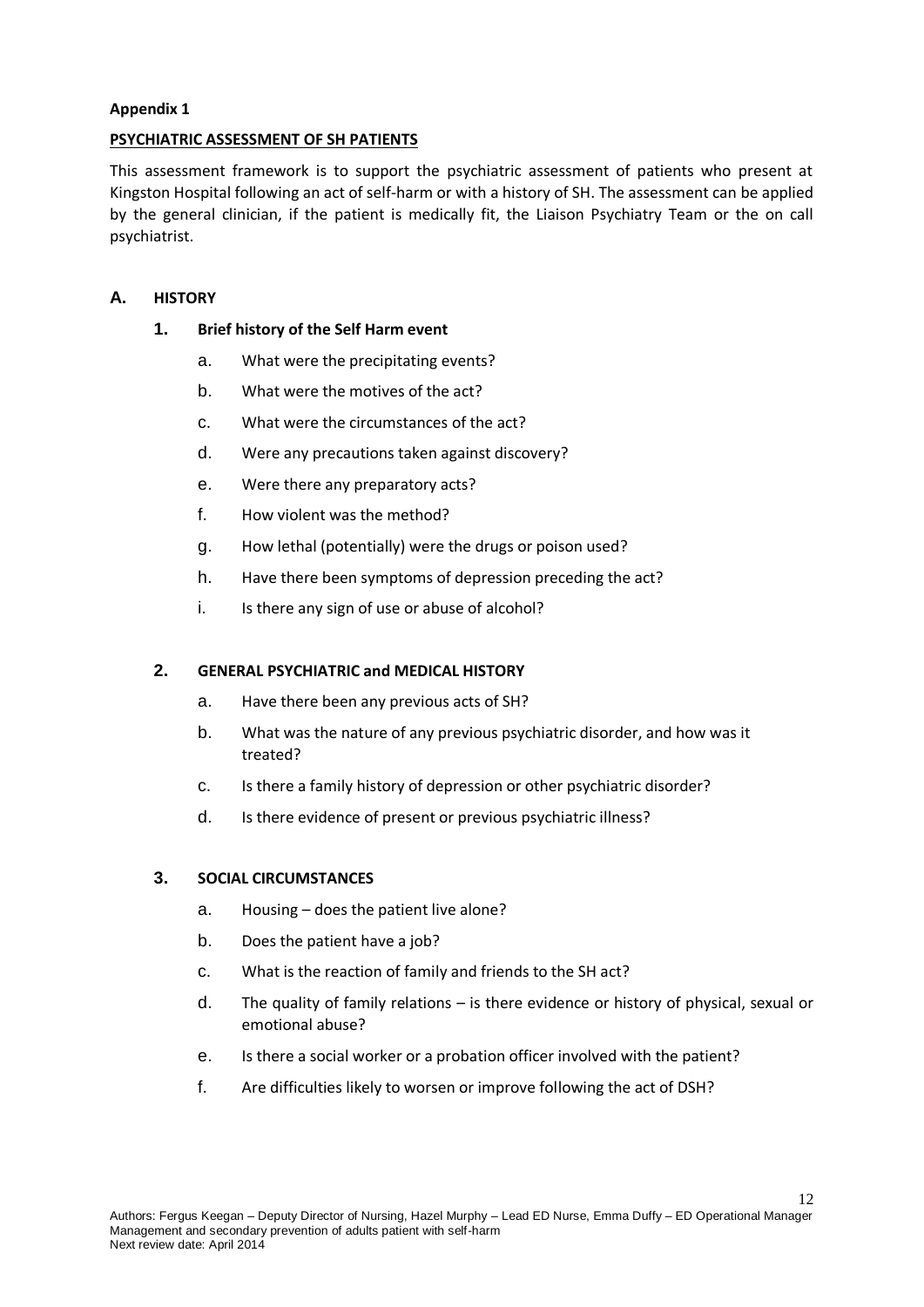#### **4. BACKGROUND**

- a. Is there any relevant family and personal history?
- b. Is there an extended history of excessive drinking or drug abuse?
- c. Is there a premorbid personality problem or disorder?
- d. If the patient has a criminal record, what are the details?

#### **B. MENTAL STATE**

- a. Consider whether the patient is of dejected appearance, agitated, restless or depressed?
- b. Ask specifically whether the patient is depressed on waking and whether the mood lifts during the day
- c. Does the patient have impaired sleep?
- d. Is the patient experiencing feelings of guilt, unworthiness, or self-blame?
- e. Is the patient suffering impaired appetite with weight loss?
- f. Ask specifically about suicidal thoughts and intentions
- g. Is the patient pessimistic about his/her ability to resume and cope with normal life?
- h. Is another psychiatric disorder present?

#### **C. FORMULATION**

- a. Why the overdose was taken or episode of SH committed?
- b. Psychiatric diagnosis ( illness and personality)
- c. Assessment of risk of suicide or non-fatal repetition after recovery from SH.
- d. Problem areas bearing on further care.
- e. Action to be taken establish goals.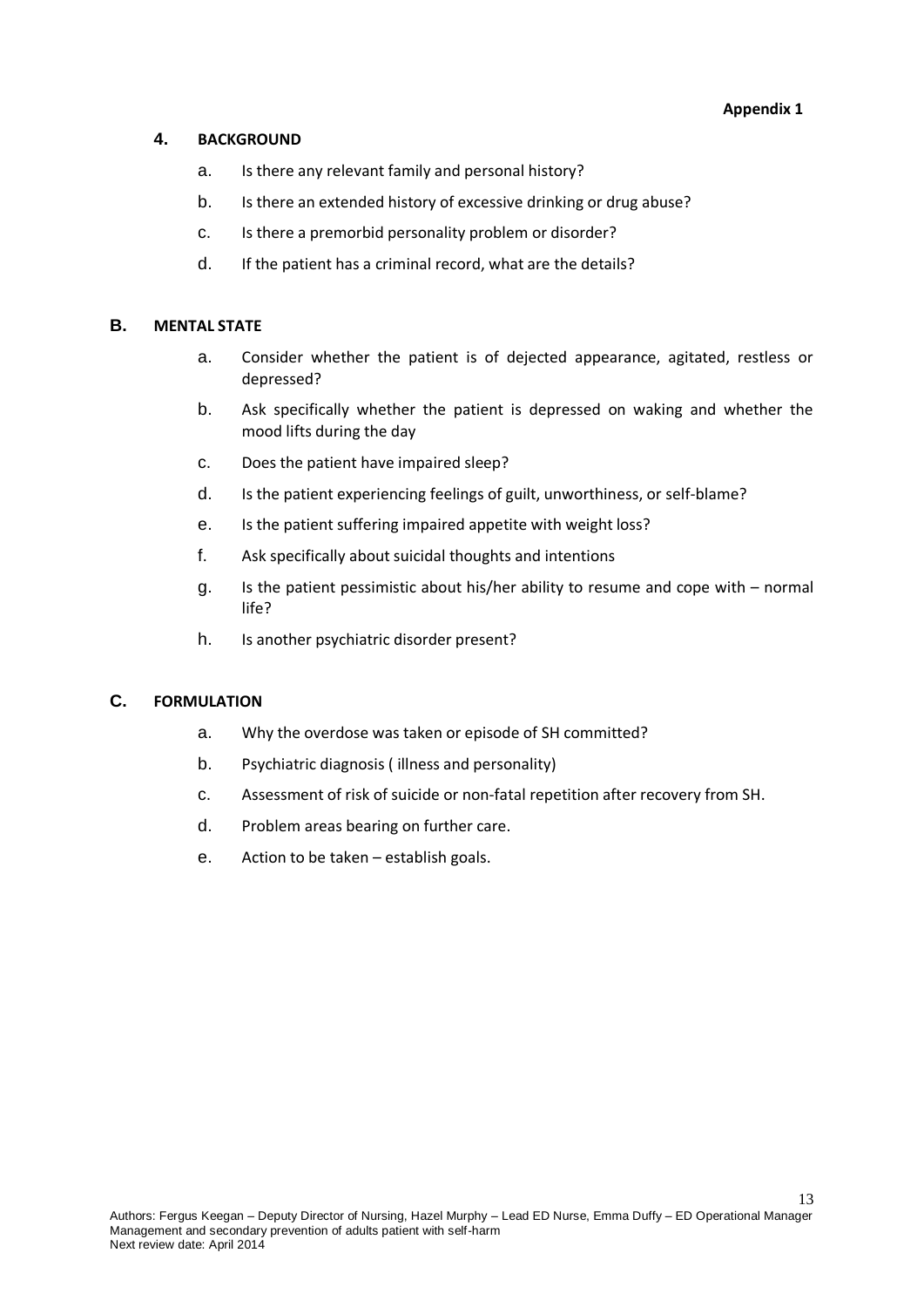#### **Risk and Supervision Chart Appendix 2**

| <b>Level of Risk</b>                    | Level of Supervision and Management criteria                                                                                                                                                                       | <b>Clinical signs</b>                                    |
|-----------------------------------------|--------------------------------------------------------------------------------------------------------------------------------------------------------------------------------------------------------------------|----------------------------------------------------------|
| <b>HIGH</b>                             | <b>HIGH</b>                                                                                                                                                                                                        | • The suicide attempt was                                |
| Patients will either be admitted        | These patients require a Registered Nurse (Mental health) special.                                                                                                                                                 | deliberately                                             |
| under the Mental Health Act (1983)      | • Patients in this category must be placed as near as possible to the nursing station.                                                                                                                             | premeditated and no one                                  |
| or have agreed to be admitted           | • Must have a Registered Nurse (Mental health) special providing maximum supervision. The responsibilities and duties of the                                                                                       | was informed of attempt                                  |
| informally                              | Registered Nurse (Mental health) are detailed in appendix 4 of this document.                                                                                                                                      | • Past history of DSH                                    |
|                                         | • The Registered Nurse (Mental health) special must be able to see and be at arm's length of the patient at all times including<br>bathrooms and toilet areas.                                                     | attempts<br>• Patient expresses active                   |
|                                         | • Supervision chart to be completed hourly. (Appendix 3)                                                                                                                                                           | suicide intent or the wish                               |
|                                         | • At no time must there be a physical barrier between the patient and the Registered Nurse (Mental health).                                                                                                        | to die.                                                  |
|                                         |                                                                                                                                                                                                                    | • Recurrent violence to self                             |
|                                         | • If the patient attempts to leave the ward, the Registered Nurse (Mental health) together with ward staff should attempt to                                                                                       | and others                                               |
|                                         | detain the patient and the nurse in charge must inform the duty psychiatrist, medical team, site manager and security.                                                                                             |                                                          |
|                                         | Reasonable steps must be taken to maintain both staff and patient safety.                                                                                                                                          | • Inability to communicate                               |
|                                         | • If the patient threatens to self-discharge, the nurse in charge will inform the doctor who will request an emergency psychiatric<br>assessment.                                                                  | coherently with others;<br>avoidance to others           |
|                                         | Patient to be reviewed daily by Liaison Psychiatry Team                                                                                                                                                            |                                                          |
| <b>MODERATE</b>                         | <b>MODERATE</b>                                                                                                                                                                                                    | • Recent history of DSH                                  |
| All SH or with a history of SH patients | • SH patients admitted as "moderate risk" do not require a Registered Nurse (Mental health) special but need to be closely                                                                                         | attempt                                                  |
| directly admitted through ED prior to   | observed and supervised by ward staff.                                                                                                                                                                             | • No clear intentions or wish                            |
| having received a SH assessment will    | • Moderate risk patients must not be placed in 1-2 bedded side rooms. Patients in this category will, where possible, be placed in                                                                                 | to die                                                   |
| fall under this category                | easy view of the nursing station.                                                                                                                                                                                  | • Patient appears depressed                              |
|                                         | • The patient must be checked by the allocated ward/department nurse every 15 minutes when awake and 30 minutes during the                                                                                         | or very flat in mood                                     |
|                                         | night. Face to face contact is required on each occasion. The nurse will document each patient contact and document on the<br>SH observation chart in appendix 3                                                   | • Some difficulty in                                     |
|                                         |                                                                                                                                                                                                                    | communicating and                                        |
|                                         | . Nurse must report any concerns for the patient's safety or change in their mental state to the nurse in charge, who will assess                                                                                  | social interaction                                       |
|                                         | the patient and, if necessary, request medical or psychiatric assessment. The responsibilities and duties of the ward nurse are<br>detailed in appendix 5 of this document.                                        | • Panic attacks or appears<br>stressed with an inability |
|                                         | . The patient must not be allowed to leave the ward unescorted. In normal circumstances the patient will be accompanied by a<br>nurse or a relative/carer. This must be clearly recorded in the patient's records. | to cope                                                  |
|                                         | • If the patient attempts to leave the ward or absconds, the nurse in charge must inform the psychiatric liaison team, medical                                                                                     |                                                          |
|                                         | team, bed manager and security.                                                                                                                                                                                    |                                                          |
|                                         | • Patient to be reviewed daily by Liaison Psychiatry Team                                                                                                                                                          |                                                          |
| <b>GENERAL</b>                          | <b>GENERAL</b>                                                                                                                                                                                                     | • Some mild anxiety                                      |
| Where there are some concerns re:       | • Patients in this category should, where possible, be placed in easy view of the nursing station, and checked by the allocated                                                                                    | • No clear intentions or wish                            |
| the patient's mental health, but no     | ward/department nurse every 1 hour when awake, 30 minutes during the night. Face to face contact is required. The                                                                                                  | to die                                                   |
| obvious immediate risk factors,         | responsibilities and duties of the ward nurse are detailed in appendix 5 of this document.                                                                                                                         | • No plans to commit future                              |
| would not normally need immediate       | • The allocated nurse must document each patient contact and follow psychiatric care plan regarding the level of observation and                                                                                   | self-harm                                                |
| psychiatric liaison referral unless the | risk management. (Appendix 2)                                                                                                                                                                                      | • Able to cope                                           |
| mental state deteriorates.              | • The allocated nurse to report any concerns she/he has for the patients' safety or change in their state to the nurse in charge, as                                                                               |                                                          |
|                                         | per care plan, who will assess the patient and, if necessary, request psychiatric or medical assessment.                                                                                                           | • Low Mood                                               |
|                                         | . The patient will be asked to inform the allocated nurse if she/he wishes to leave the ward. The nurse will discuss where the                                                                                     |                                                          |
|                                         | patient wishes to go and agree a time period for return.                                                                                                                                                           |                                                          |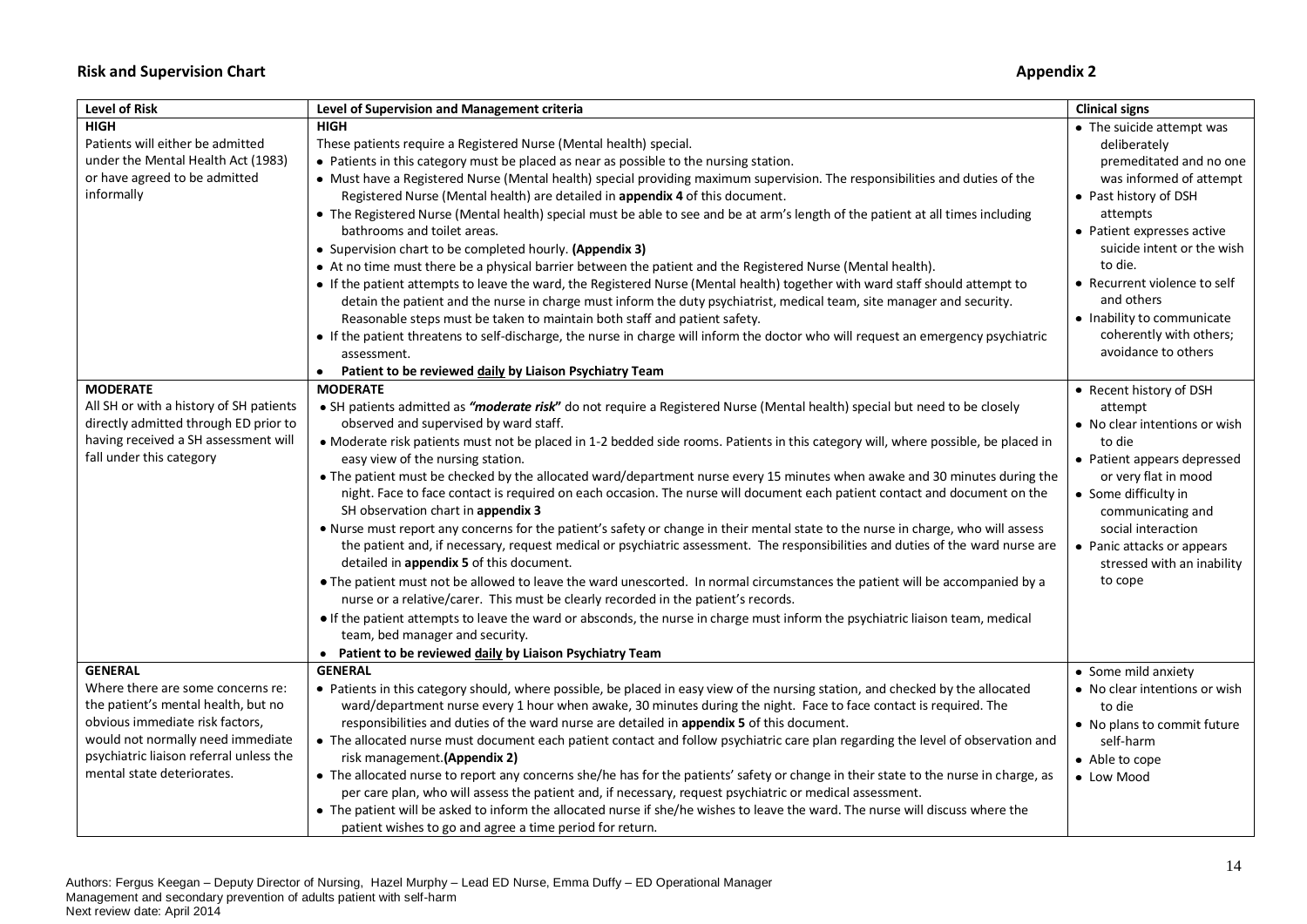**Kingston Hospital**  $\frac{NHS}{NHS}$ 

#### **SELF HARM OBSERVATION CHART Appendix 3**

#### **Date:**

#### **Patient Name:**

|       | Initials | Comments |       | Initials | Comments |
|-------|----------|----------|-------|----------|----------|
| 00.00 |          |          | 12.00 |          |          |
| 00.15 |          |          | 12.15 |          |          |
| 00.30 |          |          | 12.30 |          |          |
| 00.45 |          |          | 12.45 |          |          |
| 01.00 |          |          | 13.00 |          |          |
| 01.15 |          |          | 13.15 |          |          |
| 01.30 |          |          | 13.30 |          |          |
| 01.45 |          |          | 13.45 |          |          |
| 02.00 |          |          | 14.00 |          |          |
| 02.15 |          |          | 14.15 |          |          |
| 02.30 |          |          | 14.30 |          |          |
| 02.45 |          |          | 14.45 |          |          |
| 03.00 |          |          | 15.00 |          |          |
| 03.15 |          |          | 15.15 |          |          |
| 03.30 |          |          | 15.30 |          |          |
| 03.45 |          |          | 15.45 |          |          |
| 04.00 |          |          | 16.00 |          |          |
| 04.15 |          |          | 16.15 |          |          |
| 04.30 |          |          | 16.30 |          |          |
| 04.45 |          |          | 16.45 |          |          |
| 05.00 |          |          | 17.00 |          |          |
| 05.15 |          |          | 17.15 |          |          |
| 05.30 |          |          | 17.30 |          |          |
| 05.45 |          |          | 17.45 |          |          |
| 06.00 |          |          | 18.00 |          |          |
| 06.15 |          |          | 18.15 |          |          |
| 06.30 |          |          | 18.30 |          |          |
| 06.45 |          |          | 18.45 |          |          |
| 07.00 |          |          | 19.00 |          |          |
| 07.15 |          |          | 19.15 |          |          |
| 07.30 |          |          | 19.30 |          |          |
| 07.45 |          |          | 19.45 |          |          |
| 08.00 |          |          | 20.00 |          |          |
| 08.15 |          |          | 20.15 |          |          |
| 08.30 |          |          | 20.30 |          |          |
| 08.45 |          |          | 20.45 |          |          |
| 09.00 |          |          | 21.00 |          |          |
| 09.15 |          |          | 21.15 |          |          |
| 09.30 |          |          | 21.30 |          |          |
| 09.45 |          |          | 21.45 |          |          |
| 10.00 |          |          | 22.00 |          |          |
| 10.15 |          |          | 22.15 |          |          |
| 10.30 |          |          | 22.30 |          |          |
| 10.45 |          |          | 22.45 |          |          |
| 11.00 |          |          | 23.00 |          |          |
| 11.15 |          |          | 23.15 |          |          |
| 11.30 |          |          | 23.30 |          |          |
| 11.45 |          |          | 23.45 |          |          |

| <b>Patient Number:</b> |          |          |  |  |  |
|------------------------|----------|----------|--|--|--|
|                        | Initials | Comments |  |  |  |
| 12.00                  |          |          |  |  |  |
| 12.15                  |          |          |  |  |  |
| 12.30                  |          |          |  |  |  |
| 12.45                  |          |          |  |  |  |
| 13.00                  |          |          |  |  |  |
| 13.15                  |          |          |  |  |  |
| 13.30                  |          |          |  |  |  |
| 13.45                  |          |          |  |  |  |
| 14.00                  |          |          |  |  |  |
| 14.15                  |          |          |  |  |  |
| 14.30                  |          |          |  |  |  |
| 14.45                  |          |          |  |  |  |
| 15.00                  |          |          |  |  |  |
| 15.15                  |          |          |  |  |  |
| 15.30                  |          |          |  |  |  |
| 15.45                  |          |          |  |  |  |
| 16.00                  |          |          |  |  |  |
| 16.15                  |          |          |  |  |  |
| 16.30                  |          |          |  |  |  |
| 16.45                  |          |          |  |  |  |
| 17.00                  |          |          |  |  |  |
| 17.15                  |          |          |  |  |  |
| 17.30                  |          |          |  |  |  |
| 17.45                  |          |          |  |  |  |
| 18.00                  |          |          |  |  |  |
| 18.15                  |          |          |  |  |  |
| 18.30                  |          |          |  |  |  |
| 18.45                  |          |          |  |  |  |
| 19.00                  |          |          |  |  |  |
| 19.15                  |          |          |  |  |  |
| 19.30                  |          |          |  |  |  |
| 19.45                  |          |          |  |  |  |
| 20.00                  |          |          |  |  |  |
| 20.15                  |          |          |  |  |  |
| 20.30                  |          |          |  |  |  |
| 20.45                  |          |          |  |  |  |
| 21.00                  |          |          |  |  |  |
| 21.15                  |          |          |  |  |  |
| 21.30                  |          |          |  |  |  |
| 21.45                  |          |          |  |  |  |
| 22.00                  |          |          |  |  |  |
| 22.15                  |          |          |  |  |  |
| 22.30                  |          |          |  |  |  |
| 22.45                  |          |          |  |  |  |
| 23.00                  |          |          |  |  |  |
| 23.15                  |          |          |  |  |  |
|                        |          |          |  |  |  |
| 23.30                  |          |          |  |  |  |
| 23.45                  |          |          |  |  |  |

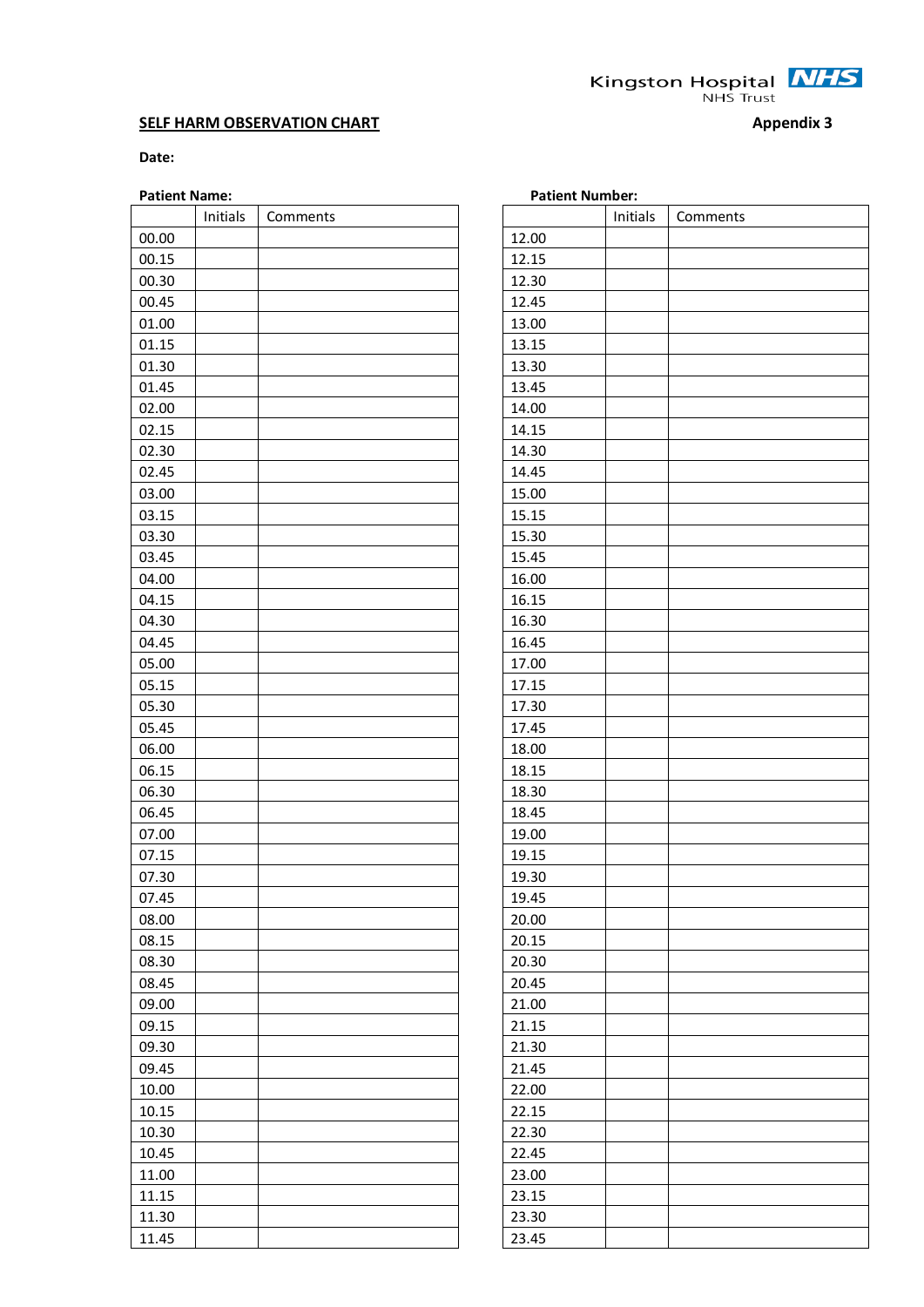#### **HIGH LEVELS OF MANAGEMENT**

#### **General Ward Staff Responsibilities**

- When employing an Registered Nurse (Mental health) special to observe and supervise patients designated as HIGH risk, the nurse in charge of the ward needs to ensure that the Registered Nurse (Mental health is fully aware of the psychiatric assessment of the patient and the risks he/ she represents to him or herself and others.
- The Registered Nurse (Mental health) must be given a copy of this protocol and the Registered Nurse (Mental health duty list to read. (Outlined below).
- The nurse in charge will ensure that the Registered Nurse (Mental health fully documents his or her contact with the patient and provides a written shift handover as well as an oral report.
- If at any point the nurse in charge is concerned about the competency of the Registered Nurse (Mental health) special she/he must inform the local manager at Kingston Hospital.

#### **Registered Nurse (Mental health) Special Responsibilities**

Indications for engaging a Registered Nurse (Mental health) Special:

- $\bullet$ Requested by Liaison Psychiatry Team/ duty psychiatrist.
- All patients detained under the Mental Health Act and patients considered to be "*high risk*" but have agreed to stay informally, require a Registered Nurse (Mental health) special.

#### **Registered Nurse (Mental health)**

The Registered Nurse (Mental health) nurse with responsibility for HIGH supervision must:

- Keep the patient within sight, and within arm's length, with no physical barrier, at all times.
- $\bullet$ Make appropriate and safe interventions should the patient make any attempt to leave the ward, or harm him/herself or others.
- Be aware of systems of summoning help in ward / department areas.
- Accompany the patient to the bathroom and toilet. (If the Registered Nurse (Mental health) special is not of the same sex, a same sex general ward nurse to accompany patient when he/she is undertaking personal care.)
- Continuously monitor the patient's mental state, their general behavior, and conduct.
- Engage the patient, as much as possible in a therapeutic relationship, and provide opportunities for the patient to discuss their problems.
- Complete the Supervision Record Document every hour documenting the patient's current mental state and record any relevant communications they have had with the patient.
- Liaise with, and report to, the ward staff responsible for the physical care of the patient. In addition to the written report, a verbal handover will take place at the end of the ward shift and/or the Registered Nurse (Mental health) shift.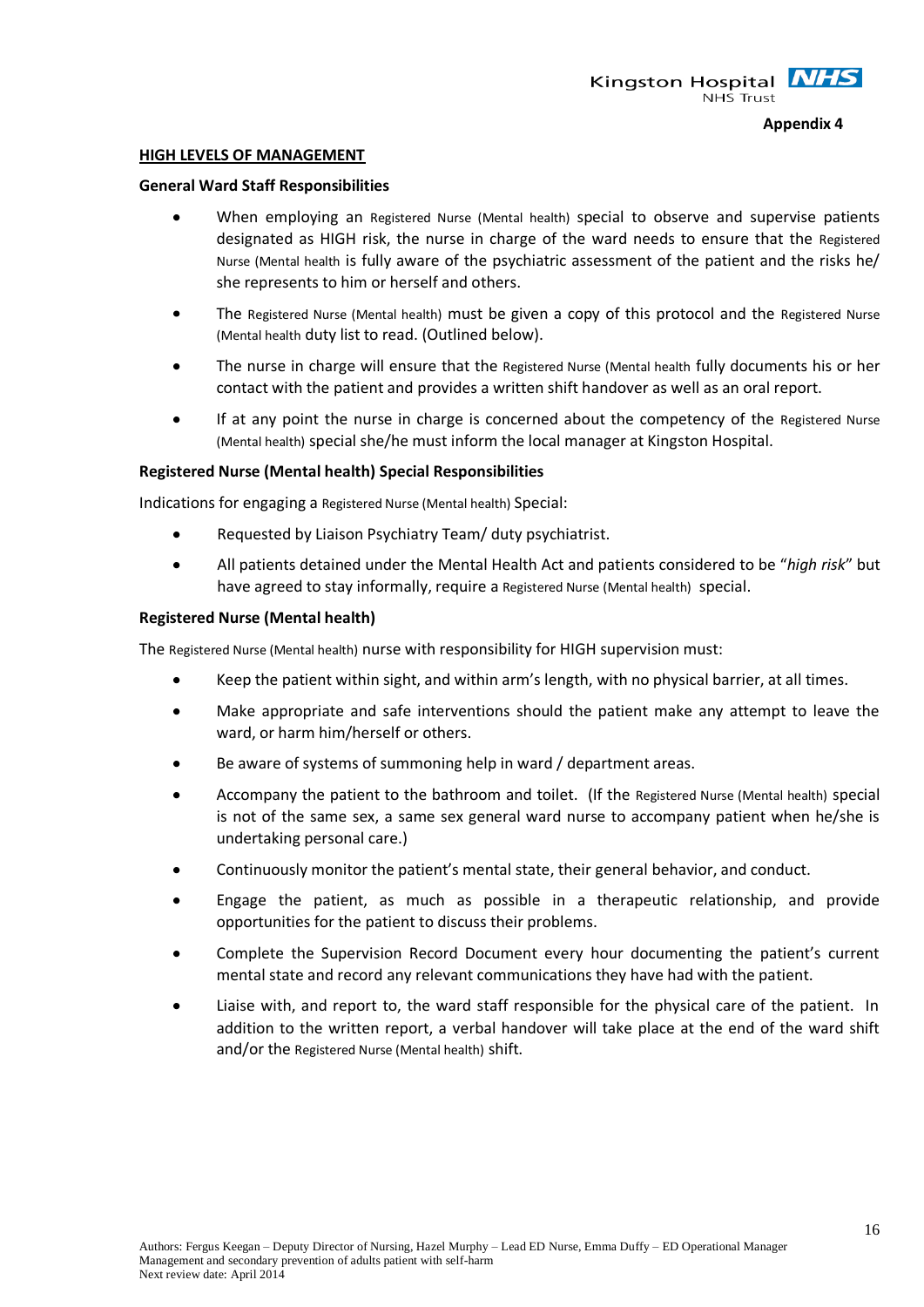

#### **HIGH LEVELS OF MANAGEMENT - continued**

Registered Nurse (Mental health) **(continued)**

- Inform the nurse in charge of any concerns they have for the patient's safety and if the patient  $\bullet$ indicates that they wish to leave the ward, to contact the duty psychiatrist or SH team.
- Ensure their duties are covered at all times by a ward nurse for their breaks or if they need to  $\bullet$ leave the patient for any reason.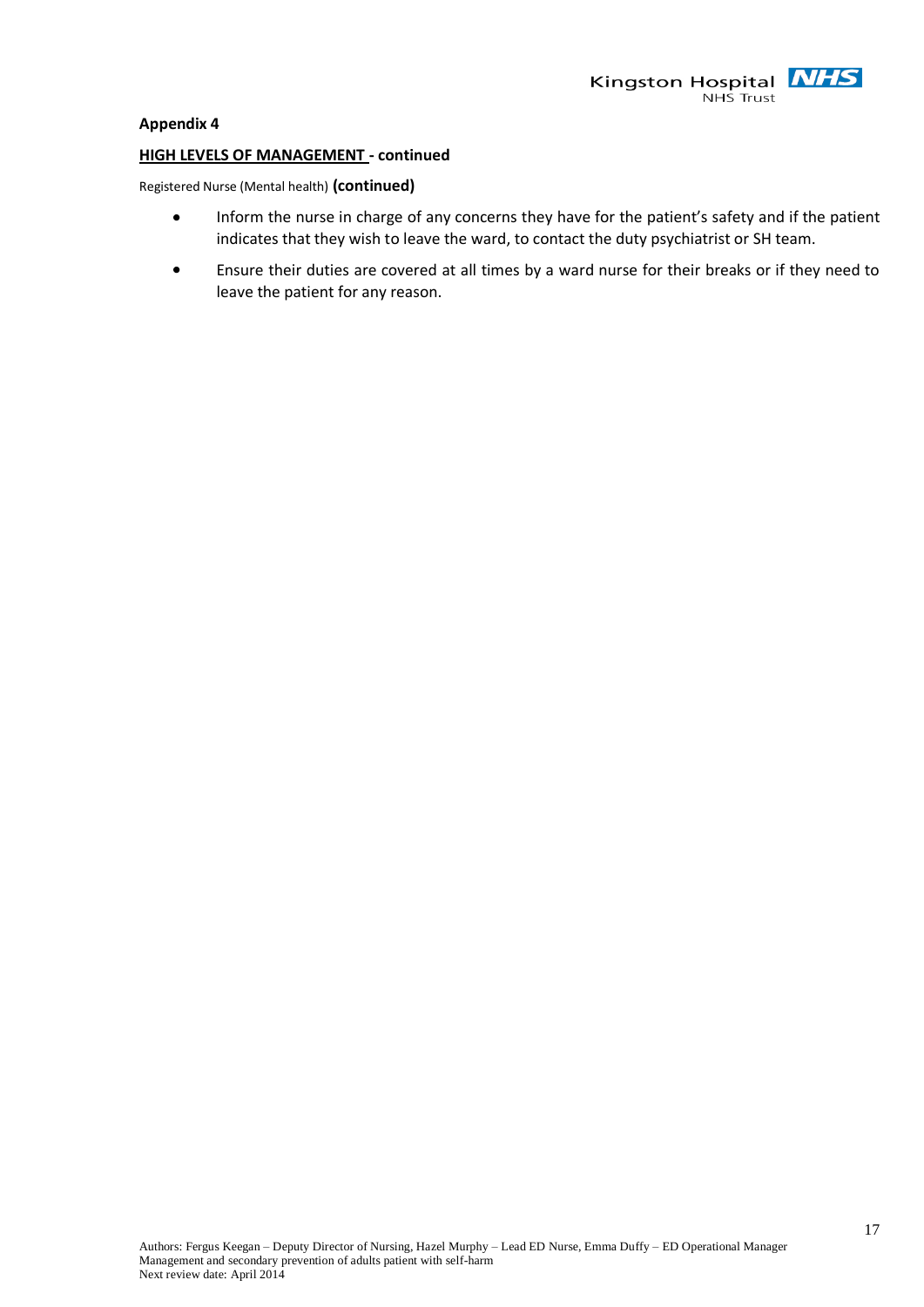

#### **MODERATE and GENERAL levels of supervision**

#### **General Ward Staff Responsibilities**

- 1. The nurse in charge must designate a nurse to be responsible for the observation and supervision of patients who require either MODERATE or GENERAL levels of supervision. The nurse in charge must take into account the following:
	- The skills and experience of the nurse.  $\bullet$
	- The nurse's knowledge of the policy
	- $\bullet$ The patient's needs.
	- The patient's relationship with the nurse.  $\bullet$
	- $\bullet$ The nurse's competency to undertake the duty.
	- The sex of the patient and supervising nurse (issues about toileting and bathing)  $\bullet$
- 2. The nurse with responsibility for MODERATE and GENERAL supervision must:
	- $\bullet$ Ensure that he/she is aware of the patient's whereabouts at all times.
	- Make face to face contact with the patient as indicated in the levels on the Supervision/  $\bullet$ Observation Chart.
	- Record observations on the chart for each occasion patient has been observed.(appendix 3)
	- Provide reasonable measures to prevent the patient leaving the ward unescorted.
	- Alert individuals (Bed Manager, Security, Liaison Psychiatry Team, Clinicians, Family, Police).
	- Ensure that his/ her responsibility for observation is formally communicated at hand over to another nurse (designated by the nurse in charge) for rest periods and change of shifts.
	- Make a full entry in the nursing record at the end of the shift on the patient's condition and any changes to the level of supervision and observation as agreed by the multi-disciplinary team.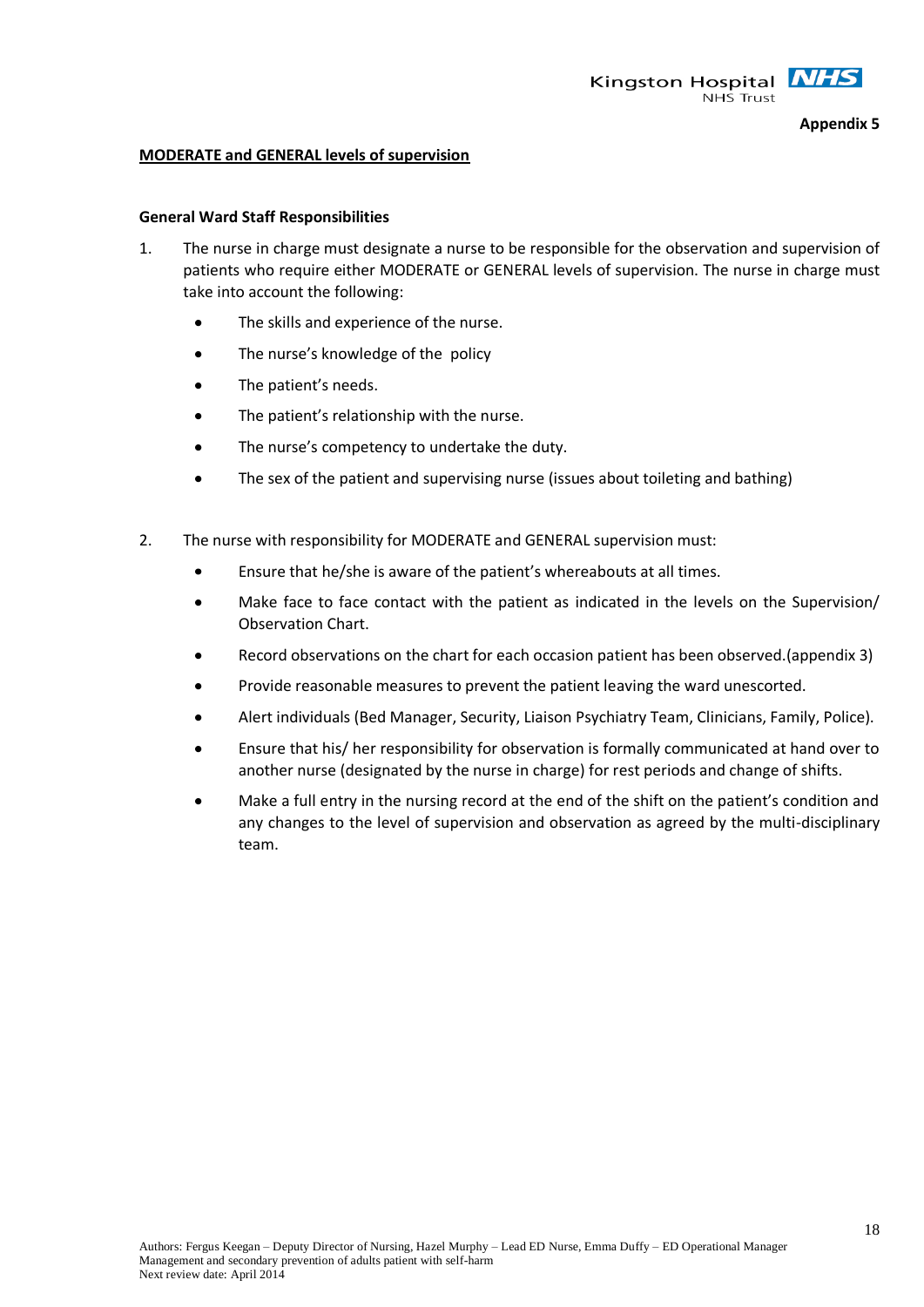

#### **Consultation Process**

The following people/groups were consulted in the writing of this policy: Alan Kashora, Liaison Psychiatry team Clare Parker, Head of PALS and Litigation Sophie Newcombe, Sister, Emergency Department Hazel Murphy, Lead Emergency Department Nurse Emma Duffy, Operational Manager, Emergency Department Anne Jones, Head of Clinical Audit and Effectiveness Audit and Clinical Effectiveness Committee Safeguarding Adults Group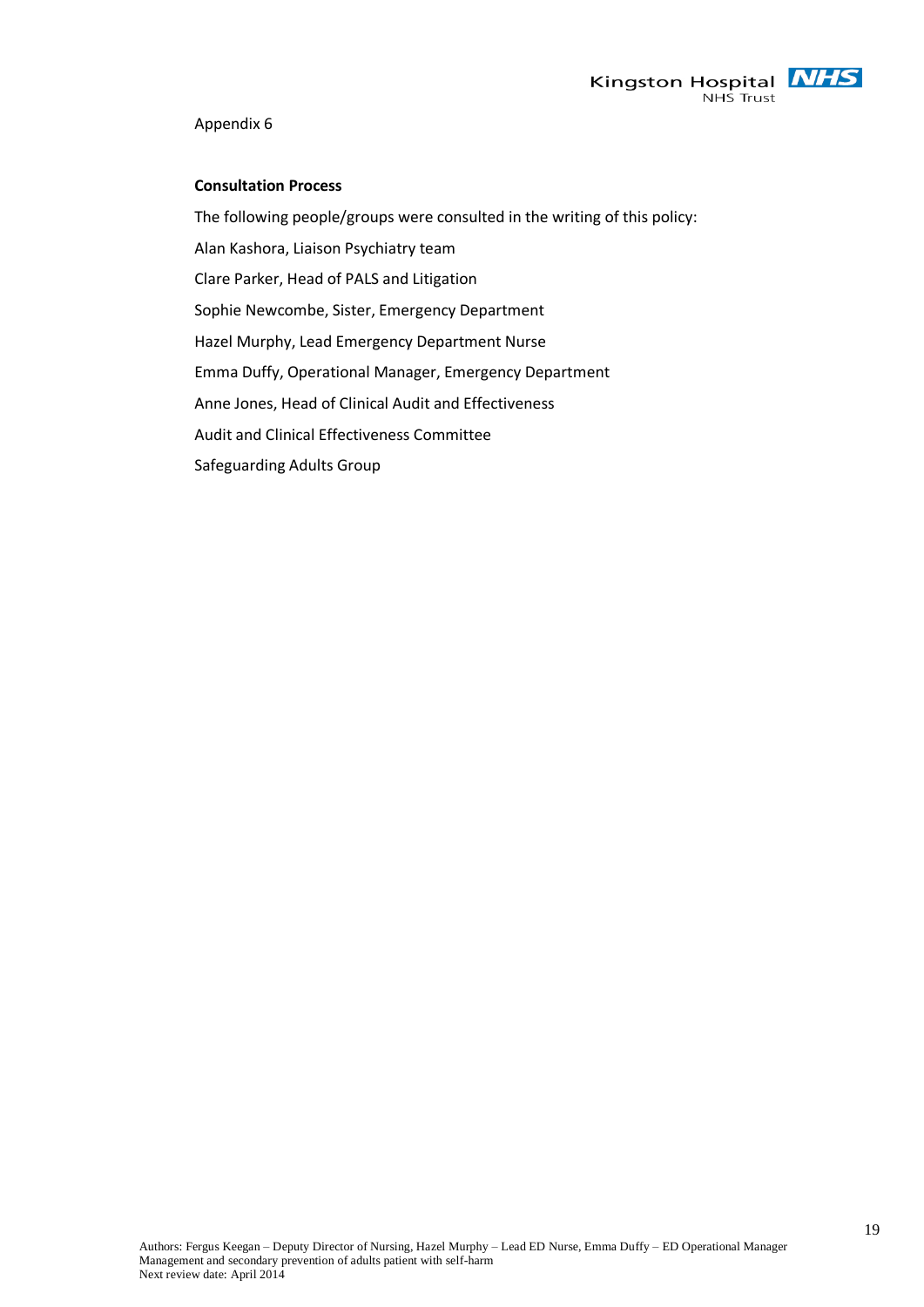

#### **Summary of the Mental Capacity Act (MCA) 2005**

#### **The five statutory principles**

The five principles are outlined in the Section 1 of the Act. These are designed to protect people who lack capacity to make particular decisions, but also to maximise their ability to make decisions, or to participate in decision-making, as far as they are able to do so.

1. A person must be assumed to have capacity unless it is established that he/she lacks capacity.

2. A person is not to be treated as unable to make a decision unless all practicable steps to help him/her to do so have been taken without success.

3. A person is not to be treated as unable to make a decision merely because he/she makes an unwise decision.

4. An act done, or decision made, under this Act for or on behalf of a person who lacks capacity must be done, or made, in his/ her best interests.

5. Before the act is done, or the decision is made, regard must be had to whether the purpose for which it is needed can be as effectively achieved in a way that is less restrictive of the person's rights and freedom of action.

Summary of other key elements of the Act

- The Act makes provision for people to plan ahead for a time when they may need support. This introduces [advanced decisions](http://en.wikipedia.org/wiki/Advance_directives) to refuse treatment.
- The Act is decision specific in that it deals with difficulties a person may have with a  $\bullet$ particular issue.
- The Act upholds the principle of Best Interest for the individual concerned.
- A Court of Protection will help with difficult decisions. The [Office of the Public Guardian](http://www.publicguardian.gov.uk/) (formerly Public Guardianship Office), the administrative arm of the Court of Protection, will help the Act work.
- An [Independent Mental Capacity Advocate](http://www.dh.gov.uk/en/Policyandguidance/Healthandsocialcaretopics/Socialcare/IMCA/index.htm) (IMCA) service will provide help for people who have no intimate support network.
- The Act makes it a criminal offence to willfully neglect someone without capacity.
- The Act generally applies only to those over the age of 16 years, although may apply to some younger people if it is supposed that their capacity will continue to be impaired into adulthood.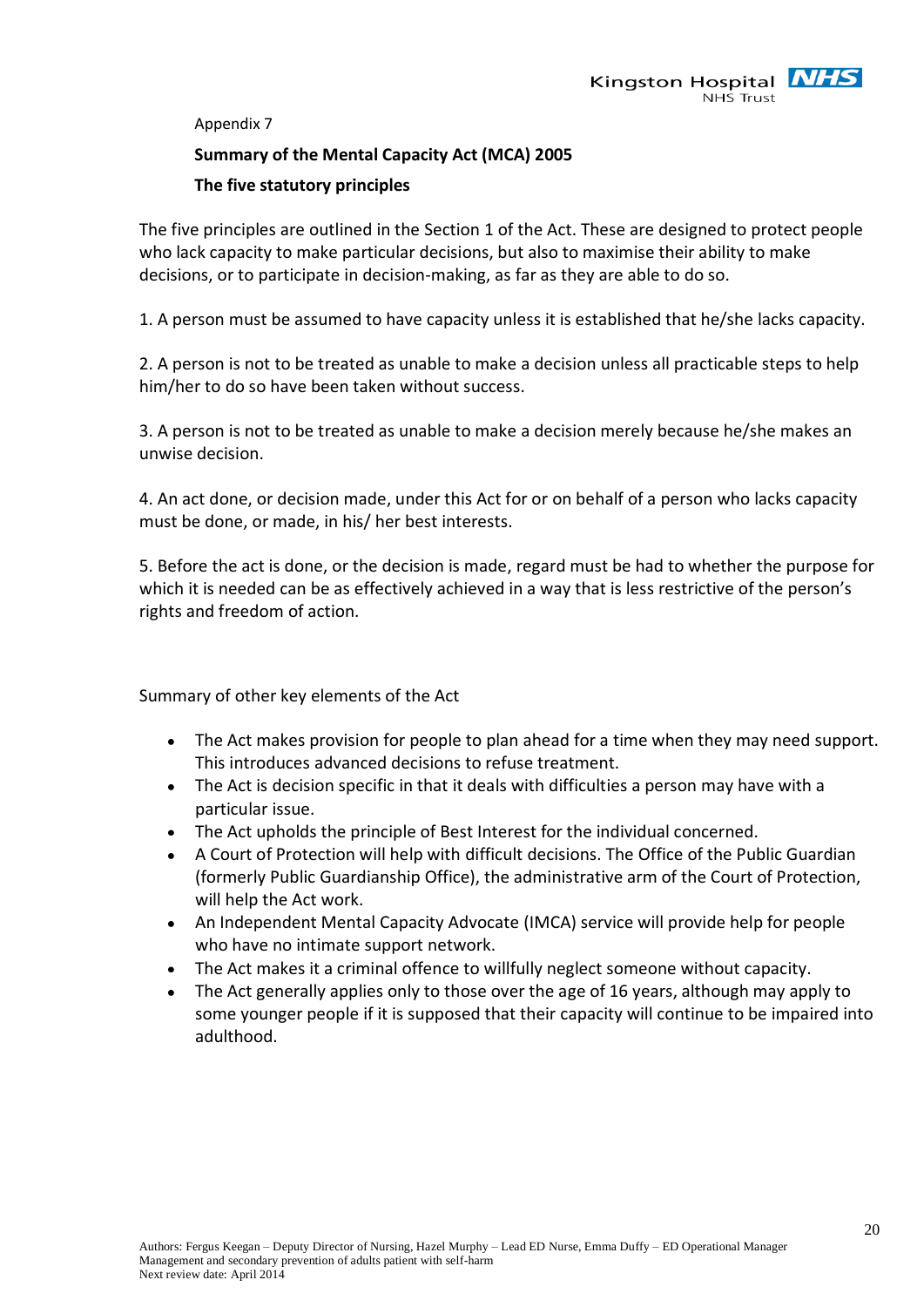

# **LEVEL OF SPECIALLING – RISK ASSESSMENT**

**(ADULT GENERAL WARDS)** *Complete and file in patient's notes*

**Patient details:**

(Affix Addressograph)

| <b>IMMEDIATE ACTIONS TO ASSESS AND REDUCE RISKS</b><br><b>SECTION 1:</b> |                                                  |                              |           |      |                                               |  |
|--------------------------------------------------------------------------|--------------------------------------------------|------------------------------|-----------|------|-----------------------------------------------|--|
| Please tick - Yes or No                                                  |                                                  |                              |           |      |                                               |  |
|                                                                          |                                                  | <b>Yes</b>                   | <b>No</b> |      |                                               |  |
|                                                                          | Recent medical / medication review?              |                              |           |      | If No - Request review                        |  |
|                                                                          | Behavioural chart completed?                     |                              |           |      | If No - Chart behaviour and record triggers   |  |
|                                                                          | Have the appropriate referrals been              |                              |           |      | If No - Make referrals and use behavioural    |  |
|                                                                          | made to the multi-disciplinary team?             |                              |           |      | chart / triggers to develop a management      |  |
| $\blacksquare$                                                           | Is there a clear multi-disciplinary              |                              |           | plan |                                               |  |
|                                                                          | management plan?                                 |                              |           |      |                                               |  |
|                                                                          | Is there a current substance (including          |                              |           |      | If Yes - Refer to the Alcohol Liaison Nurse   |  |
|                                                                          | drug and alcohol) misuse problem?                |                              |           | Team |                                               |  |
|                                                                          | Have environmental concerns been                 |                              |           |      | If No - Reduce environmental stimuli /        |  |
|                                                                          | considered?                                      |                              |           |      | Move to a more observable position etc.       |  |
|                                                                          | Has the Falls screening tool and risk            |                              |           |      | If No - Complete assessment (consider         |  |
|                                                                          | assessment been completed?                       |                              |           |      | ultra-low bed / mats etc.)                    |  |
|                                                                          | Is a mental health assessment                    |                              |           |      | If Yes - Refer to Liaison Psychiatry (adult / |  |
| required?                                                                |                                                  |                              |           |      | older people or on-call if urgent)            |  |
| If No - Proceed to Section 2<br>Can the patient's care be safely         |                                                  |                              |           |      |                                               |  |
|                                                                          | maintained within usual staffing levels?         |                              |           |      |                                               |  |
| SECTION 2: RISK REASON & SPECIALLING RECOMMENDATION                      |                                                  |                              |           |      |                                               |  |
|                                                                          |                                                  | Please tick appropriate risk |           |      |                                               |  |
| No.                                                                      | <b>Risk / Reason</b>                             |                              |           | Tick | <b>Recommended Level of Specialling</b>       |  |
| 1                                                                        | Acutely ill / Complex care requiring constant    |                              |           |      | <b>1:1 RGN</b>                                |  |
|                                                                          | observation and intervention by RGN              |                              |           |      |                                               |  |
| $\mathbf{2}$                                                             | Preventable falls requiring 1:1 observation      |                              |           |      | <b>1:1 HCA</b>                                |  |
|                                                                          | (as per Falls Risk assessment)                   |                              |           |      |                                               |  |
| $\overline{3}$                                                           | Confused and wandering presenting risks to       |                              |           |      | 1:1 HCA (ideally Conflict Resolution          |  |
|                                                                          | self and others (patients and staff)             |                              |           |      | trained)                                      |  |
| 4                                                                        | Pulling lines /tubes that may result in          |                              |           |      | 1:1 HCA (ideally Conflict Resolution          |  |
| significant harm                                                         |                                                  |                              |           |      | trained)                                      |  |
| 5                                                                        | Expressing intent or recently attempted to       |                              |           |      | 1:1 Registered Nurse - Mental Health          |  |
|                                                                          | self-harm / suicidal ideation                    |                              |           |      | (to assess, plan, deliver and evaluate        |  |
|                                                                          |                                                  |                              |           |      | mental health care)                           |  |
| 6                                                                        | <b>Extreme</b> challenging behaviour (violence & |                              |           |      | 1:1 Registered Nurse - Mental Health          |  |
|                                                                          | aggression)                                      |                              |           |      | (to assess, plan, deliver and evaluate        |  |
|                                                                          | mental health care)                              |                              |           |      |                                               |  |
| <b>Print Name:</b><br><b>Designation:</b>                                |                                                  |                              |           |      |                                               |  |
|                                                                          |                                                  |                              |           |      |                                               |  |
| Sign:                                                                    |                                                  |                              | Date:     |      | Time:<br>p.t.o. for continued assessments     |  |